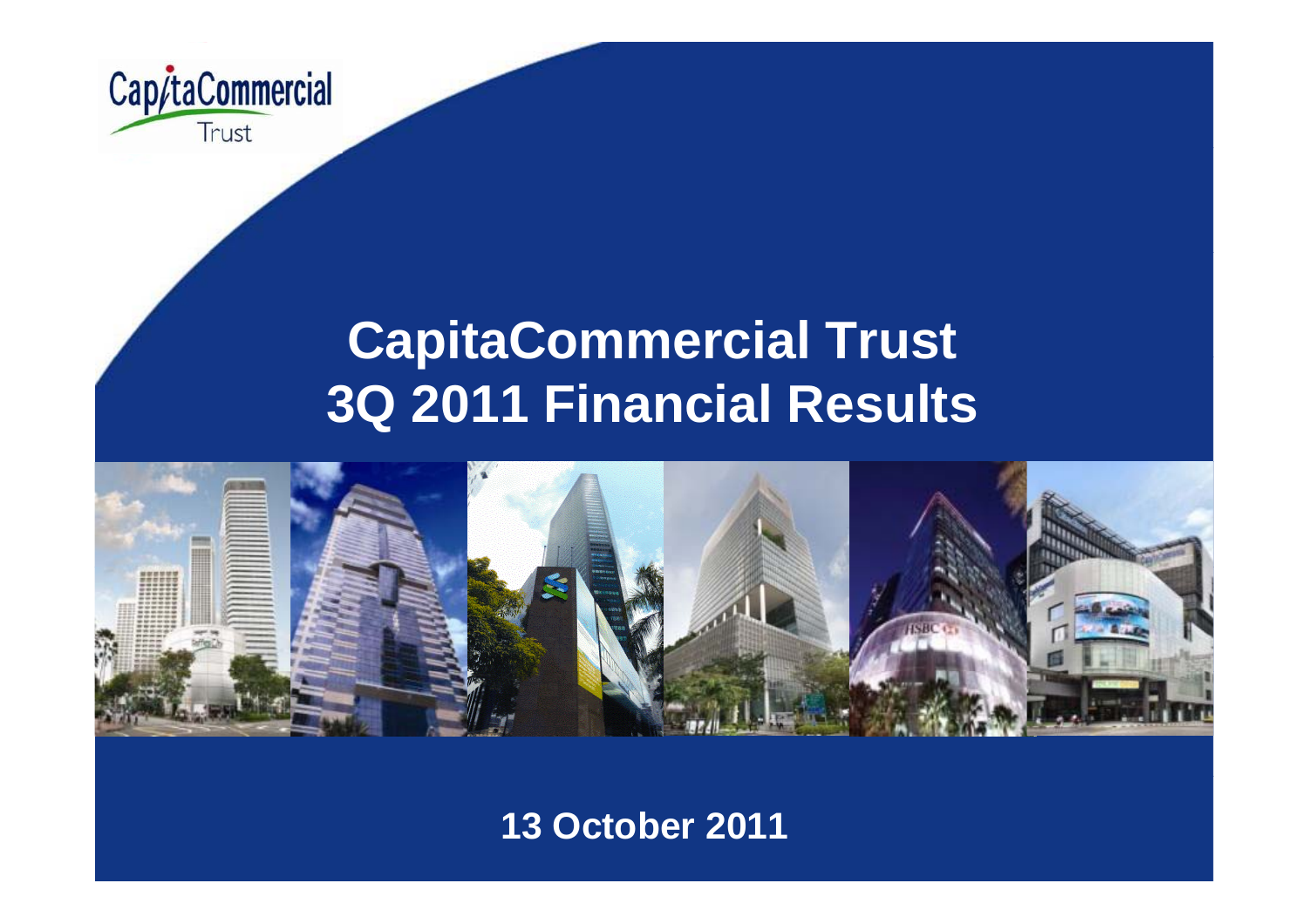

This presentation shall be read in conjunction with CCT's Third Quarter 2011 Unaudited Financial **Statement Announcement.**

The past performance of CCT is not indicative of the future performance of CCT. Similarly, the past performance of CapitaCommercial Trust Management Limited, the manager of CCT is not indicative of the future performance of the Manager.

The value of units in CCT (CCT Units) and the income derived from them may fall as well as rise. The CCT Units are not obligations of, deposits in, or guaranteed by, the CCT Manager. An investment in the CCT Units is subject to investment risks, including the possible loss of the principal amount invested. Investors have no right to request that the CCT Manager redeem or purchase their CCT Units while the CCT Units are listed. It is intended that holders of the CCT Units may only deal in their CCT Units through trading on Singapore Exchange Securities Trading Limited (SGX-ST). Listing of the CCT Units on the SGX-ST does not guarantee <sup>a</sup> liquid market for the CCT Units.

This presentation may contain forward-looking statements that involve assumptions, risks and uncertainties. Actual future performance, outcomes and results may differ materially from those expressed in forward-looking statements as <sup>a</sup> result of <sup>a</sup> number of risks, uncertainties and assumptions. Representative examples of these factors include (without limitation) general industry and economic conditions, interest rate trends, cost of capital and capital availability, competition from other developments or companies, shifts in expected levels of occupancy rate, property rental income, charge out collections, changes in operating expenses (including employee wages, benefits and training costs), governmental and public policy changes and the continued availability of financing in the amounts and the terms necessary to support future business.

You are cautioned not to place undue reliance on these forward-looking statements, which are based on the current view of the CCT Manager on future events.

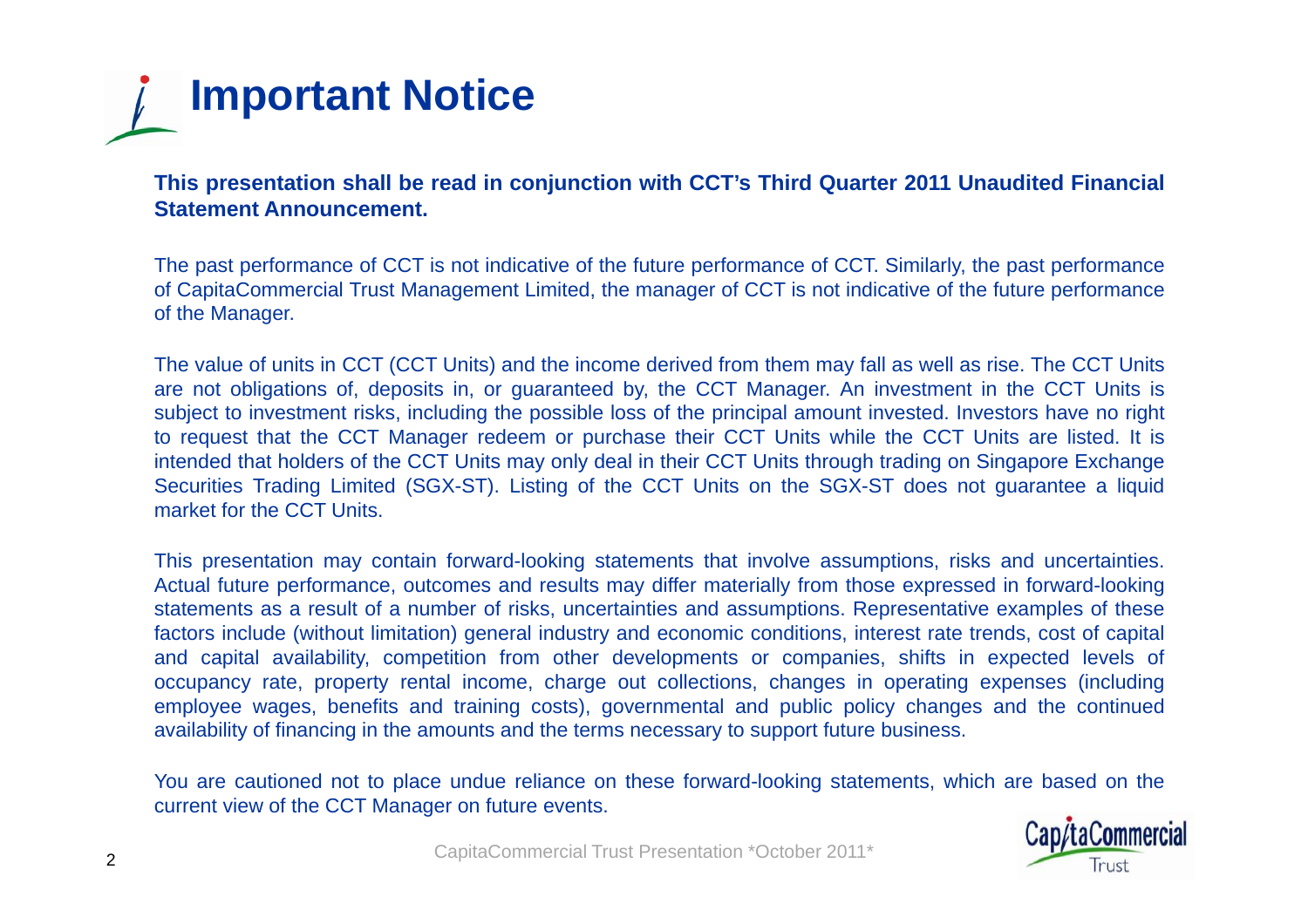

**Slide No.**

|                | 1. Highlights                       | 4  |
|----------------|-------------------------------------|----|
|                | 2. Financial Results                | 12 |
| 3 <sub>1</sub> | <b>Stable Portfolio</b>             | 21 |
|                | 4. Portfolio Reconstitution         | 28 |
| 5.             | <b>Market Outlook</b>               | 30 |
| 6.             | <b>Summary</b>                      | 34 |
|                | <b>7. Supplementary Information</b> | 36 |

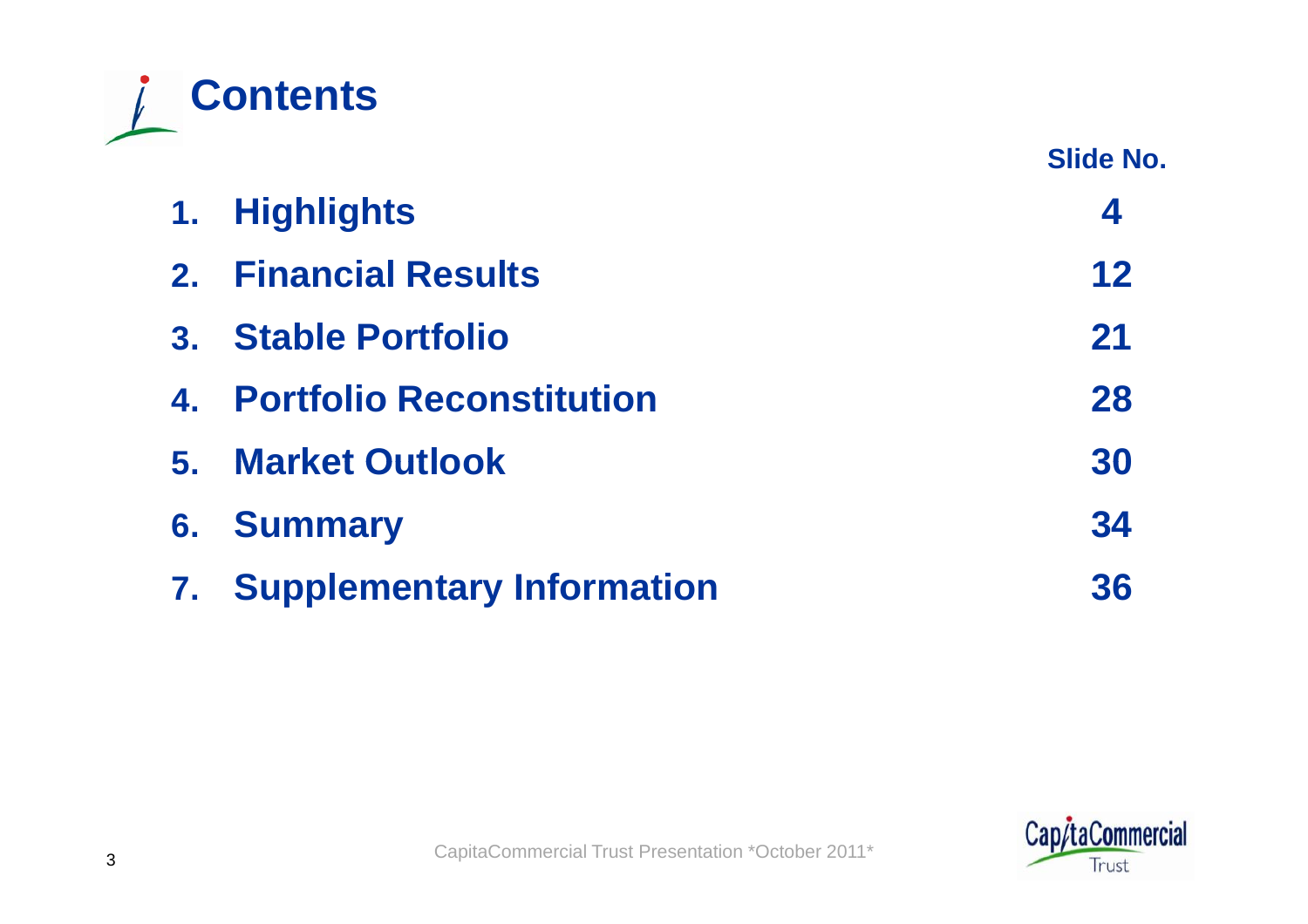# **Highlights 1.**



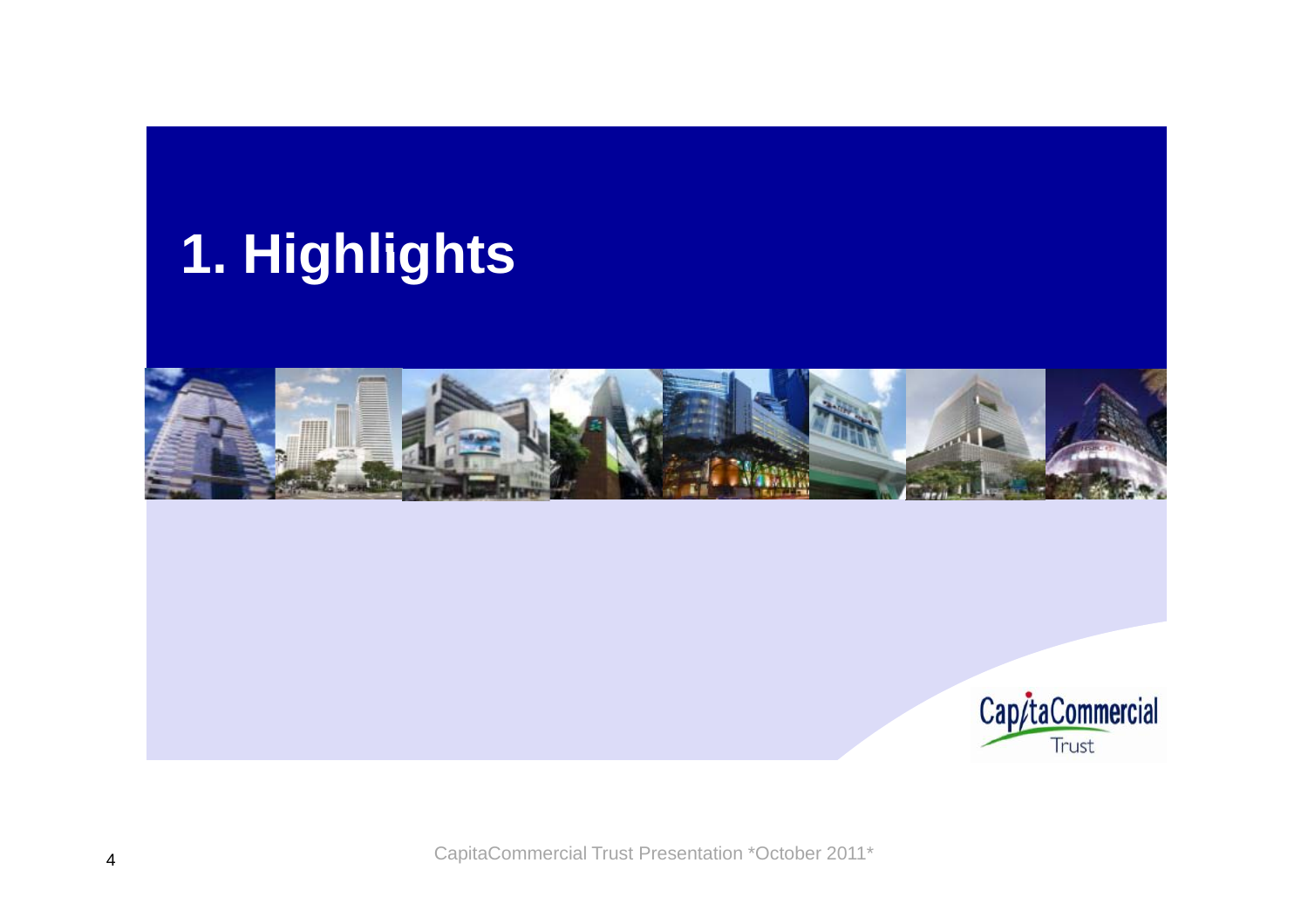# **CCT in stronger position now compared to 2008 Global Financial Crisis**

- **Strong balance sheet**
- **Low gearing of 27.4%**
- **Substantial cash reserve**

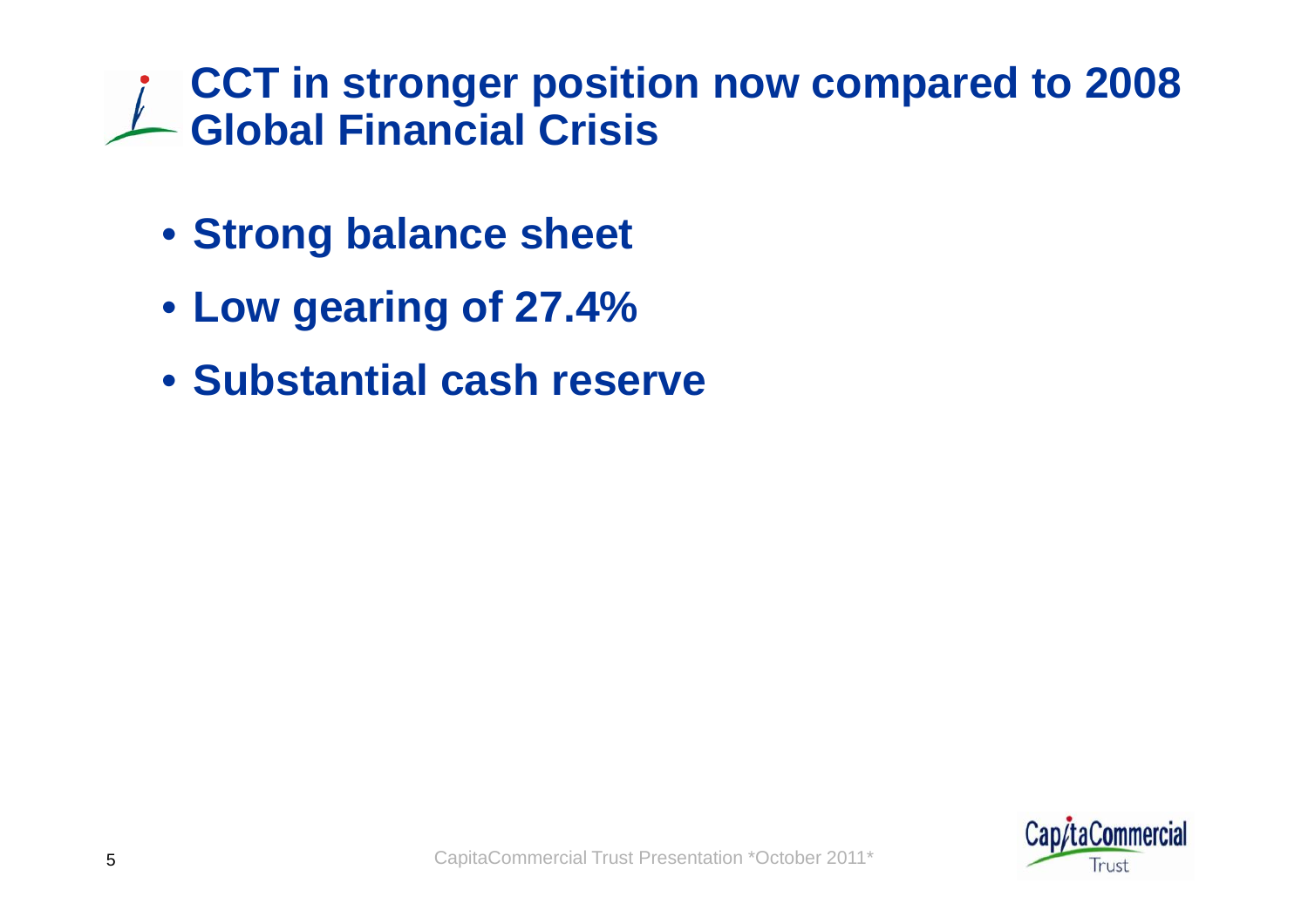# **Attractive yield compared to other investments**



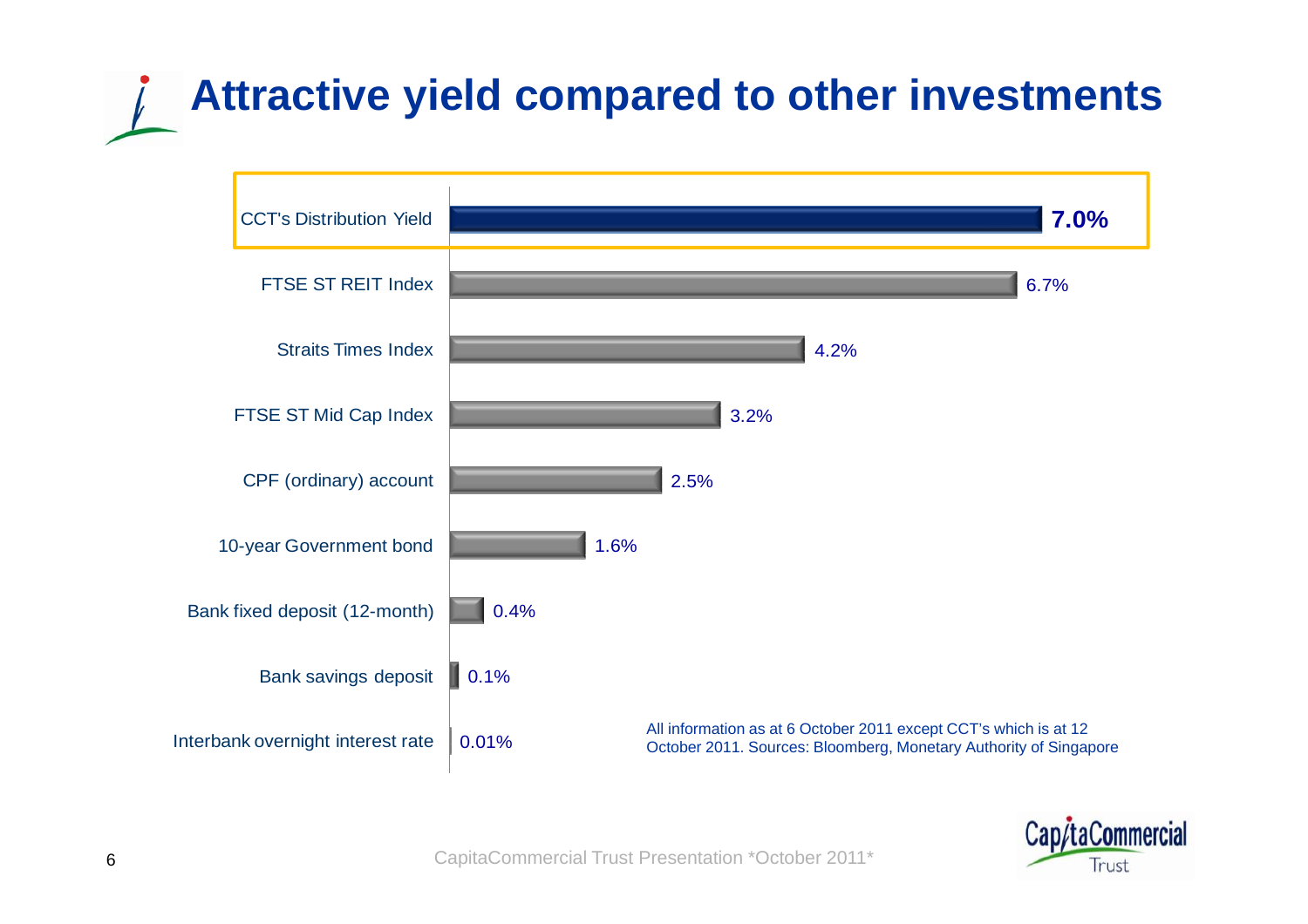

•**Portfolio value has only recovered by 7.7% since trough**



Note:

(1) Existing portfolio includes: Capital Tower, Six Battery Road, One George Street, Raffles City (60% interest), HSBC Building, Wilkie Edge, Bugis Village, Golden Shoe Car Park

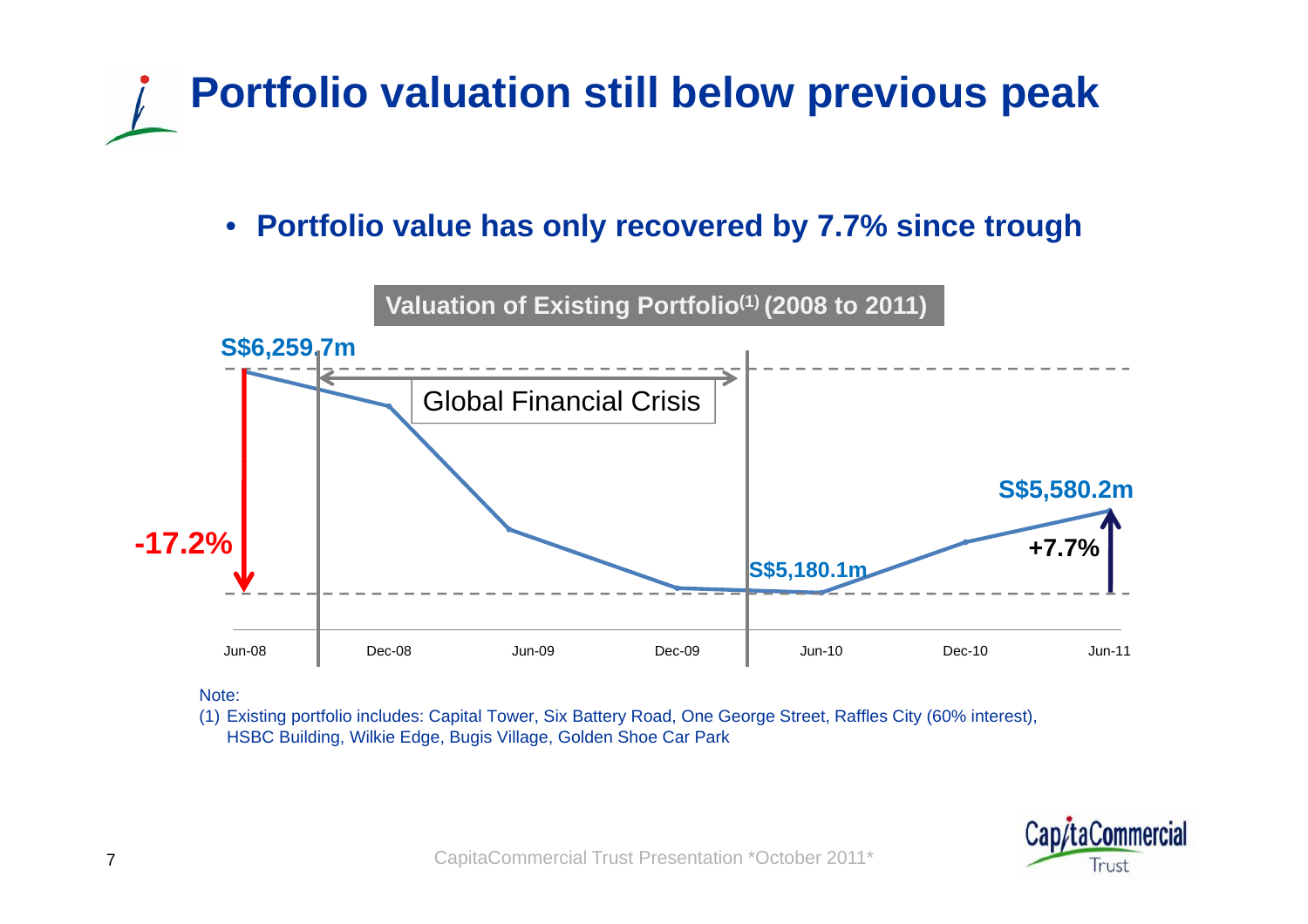## **CCT's gross rental income supported by contribution from retail and hotels & convention centre**



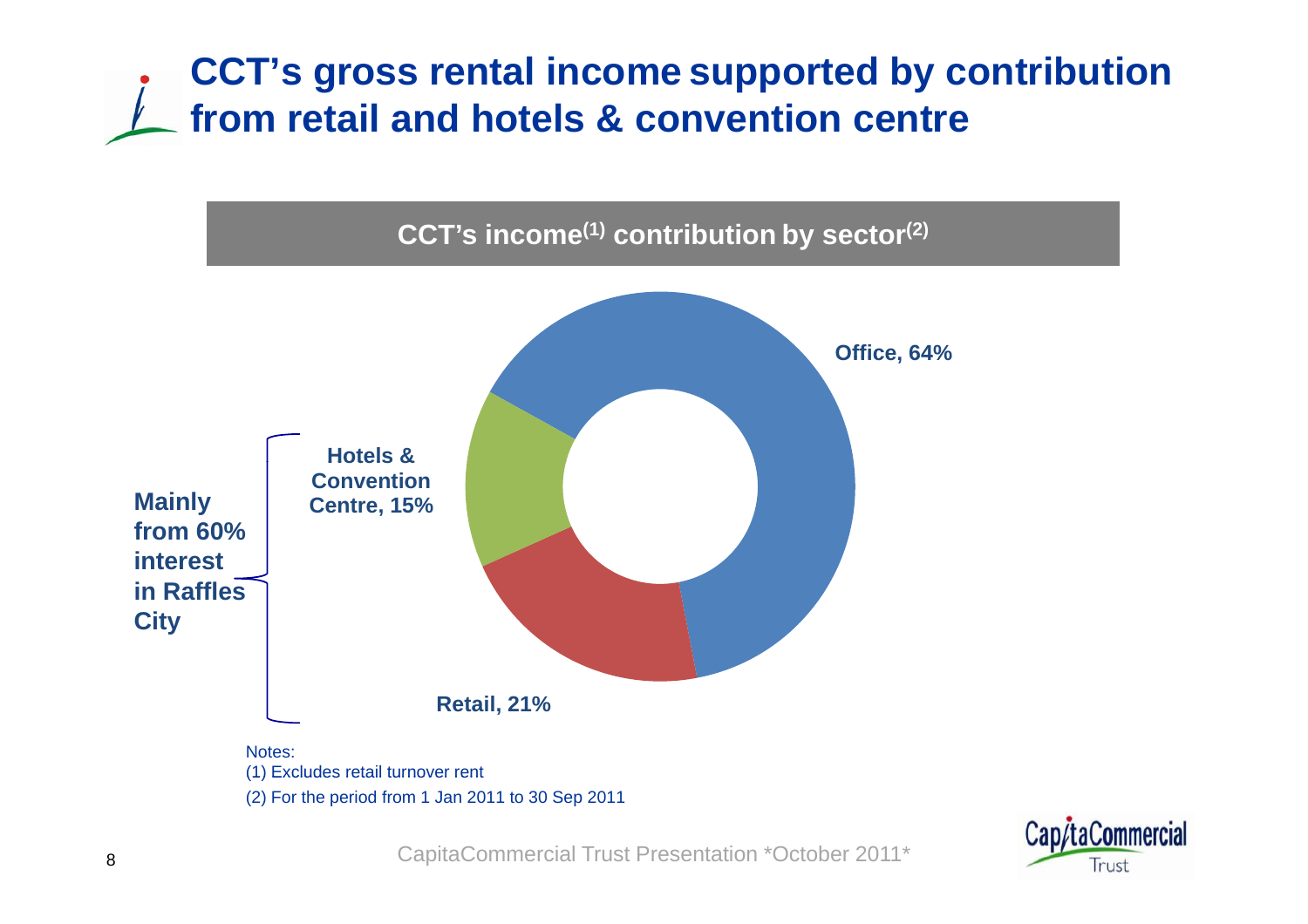# **Resilient portfolio performance**

- **Portfolio committed occupancy rate at 97.2% as at 30 Sep 2011**
- **S gi ned new office and retail leases and renewals of around 151,000 square feet from Jul – Sep 2011**
	- For 3Q 2011, tenants include:
		- •Economic Development Board (Government)
		- •Mayer Brown JSM (Singapore) Pte Ltd (Legal)
		- •The Bank of Fukuoka, Ltd (Banking & Financial Services)
		- •Whittington Asia Pacific Pte. Ltd**.** (Banking & Financial Services)
		- •City Index Limited (Banking & Financial Services)
	- Key sectors of these new leases and renewals: Banking & Financial Services and Government Agencies

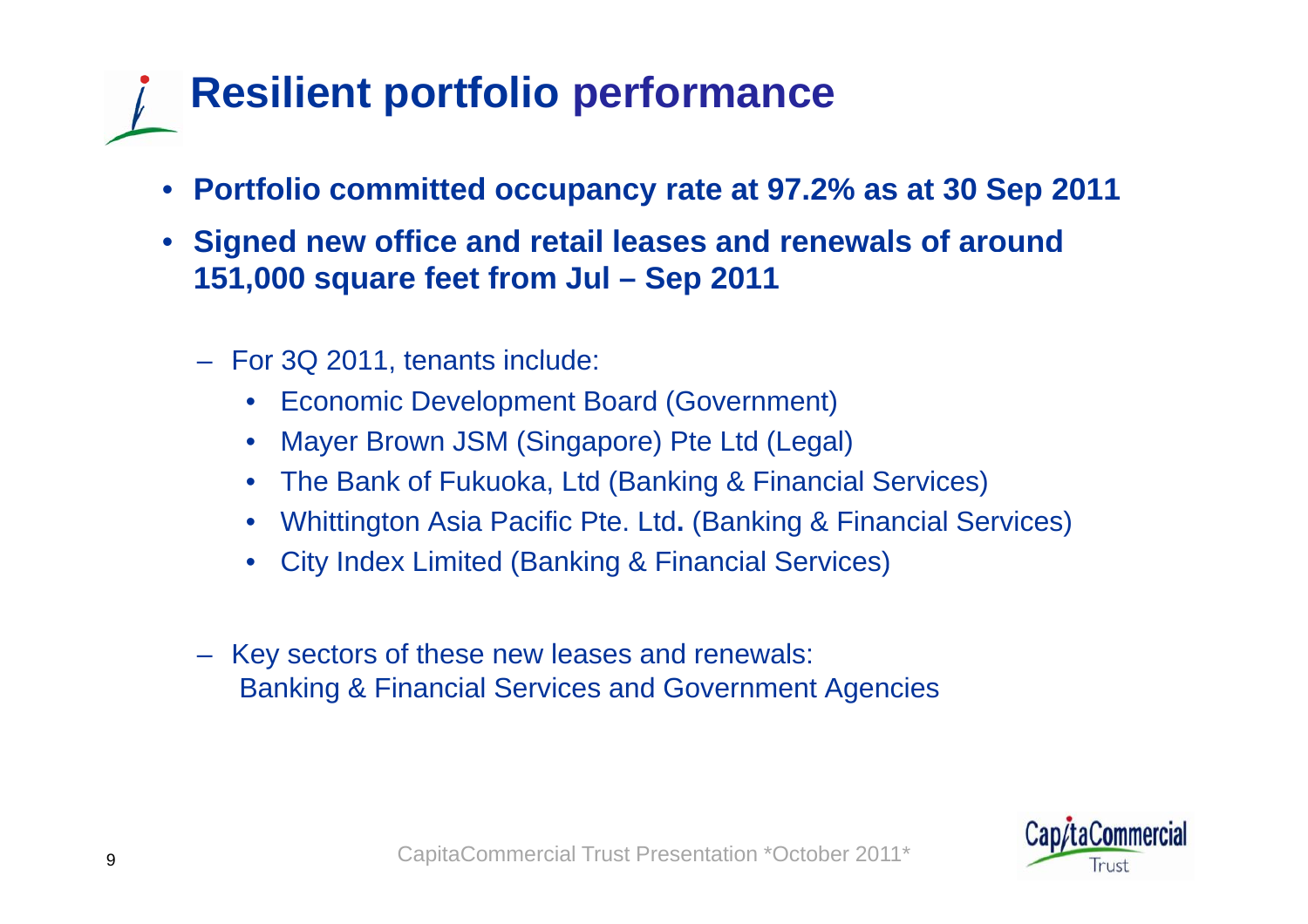# **Six Battery Road's AEI to continue; Occupancy rate will fluctuate quarter-on-quarter**

|                     | <b>Upgraded space targeted</b><br>for handover in 2011 | <b>Pre-commitment for</b><br>upgraded space in 2011 |     |
|---------------------|--------------------------------------------------------|-----------------------------------------------------|-----|
| Q3 2011             | 93,700 sq ft                                           | 92,600 sq ft                                        | 98% |
| Q <sub>2</sub> 2011 | 93,700 sq ft                                           | 74,400 sq ft                                        | 79% |
| Q1 2011             | 76,100 sq ft                                           | 48,800 sq ft                                        | 64% |

- $\bullet$  As at Q3 2011:
	- •Committed occupancy rate for Six Battery Road is 91%.
	- • Of the 93,700 square feet upgraded space (19% of Six Battery Road's NLA), 98% is already pre-committed, up from the 79% announced in Q2 2011.
- $\bullet$  Property's occupancy rate include approximately 60,000 square feet Nomura space (12% of building NLA) expiring in November 2011 which will be upgraded in 2012. 29% of this space has been pre-committed.
- $\bullet$  As <sup>a</sup> result of the positive response for the upgraded space, we will continue our asset enhancement program. Occupancy rate will fluctuate quarter-on-quarter depending on the availability of space for upgrading.

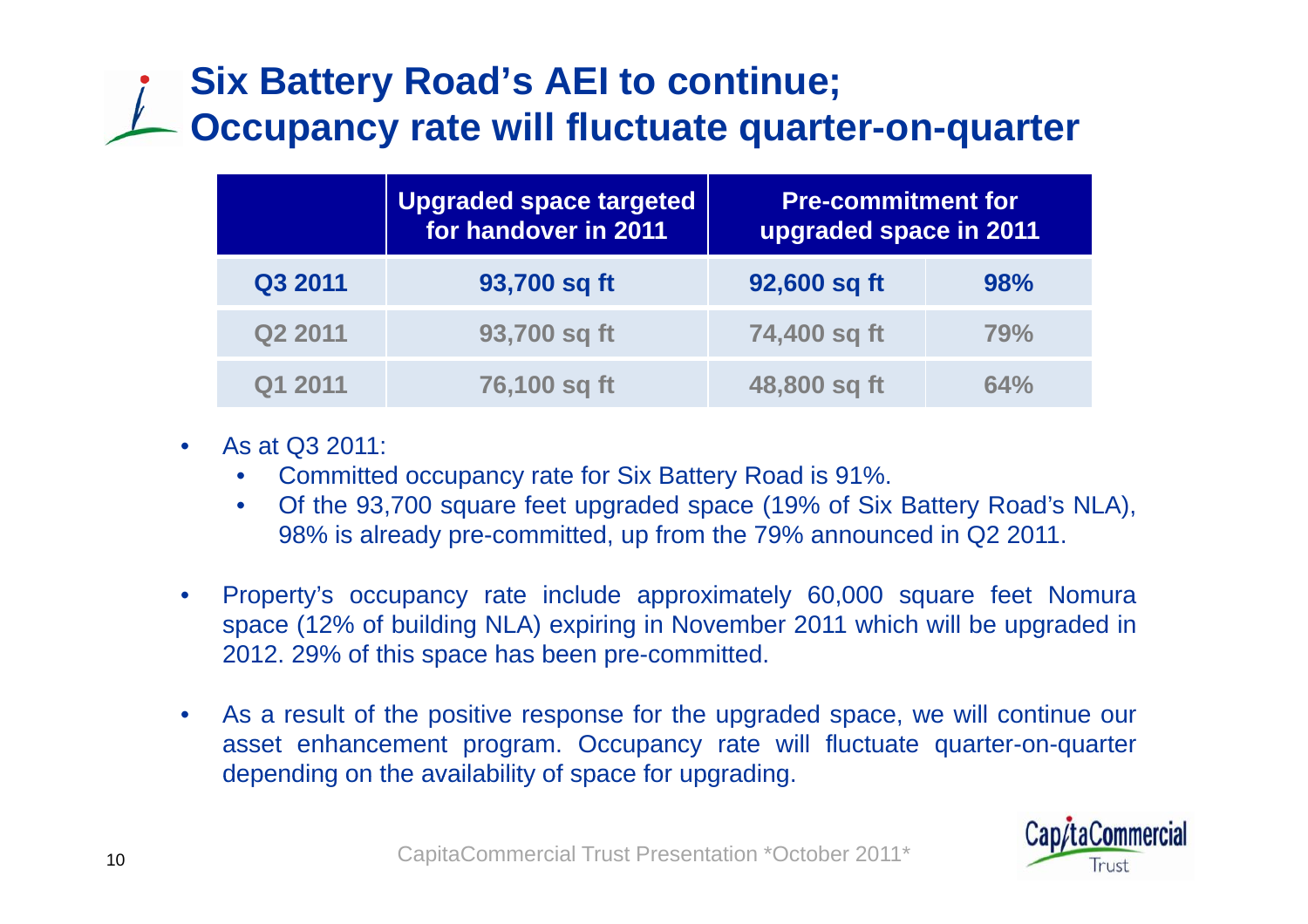### **Unveiling of design on 15 September 2011**  $\sqrt{ }$



| Artist's impression only. Actual design may subject to change |
|---------------------------------------------------------------|
| without notification. Image courtesy of kuramochi+oguma       |

| <b>Total PDE</b>           | S\$1.4 billion                                        |
|----------------------------|-------------------------------------------------------|
| <b>Design</b>              | Mr. Toyo Ito, internationally-<br>acclaimed architect |
| <b>Tenure</b>              | 99 years from 1 April 1974                            |
| <b>Estimated GFA</b>       | 887,000 sq ft                                         |
| <b>Estimated NLA</b>       | 720,000 sq ft                                         |
| <b>Typical floor plate</b> | $20,000 - 25,000$ sq ft                               |
| Max. height<br>control     | 245 m<br>(same as new offices at Marina Bay)          |
| <b>No. of storeys</b>      | About 40                                              |
| <b>Target completion</b>   | Before end-2014                                       |
| <b>JV partners</b>         | CapitaLand (50%); CCT (40%);<br>MEA (10%)             |

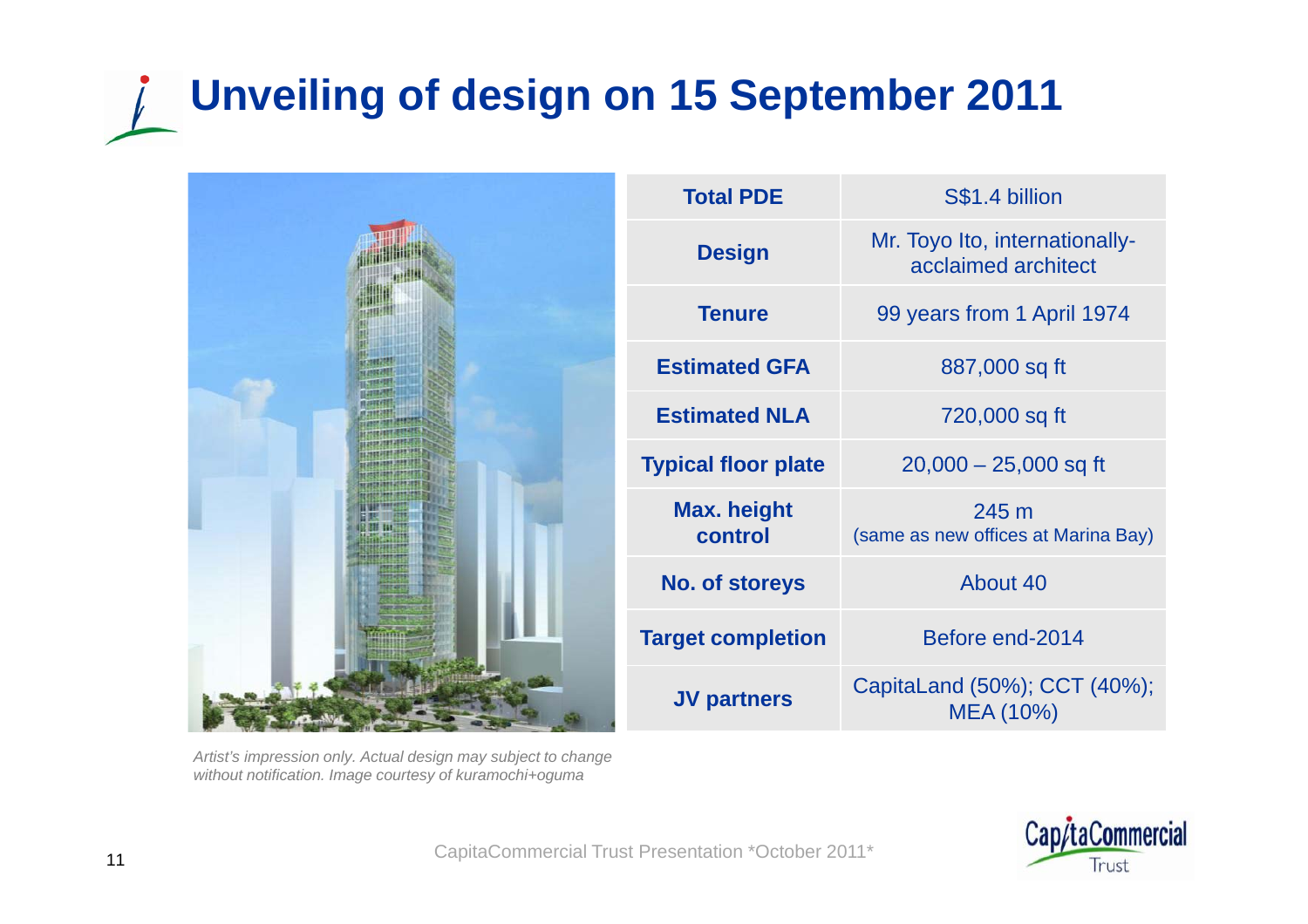# **Financial Results 2.**



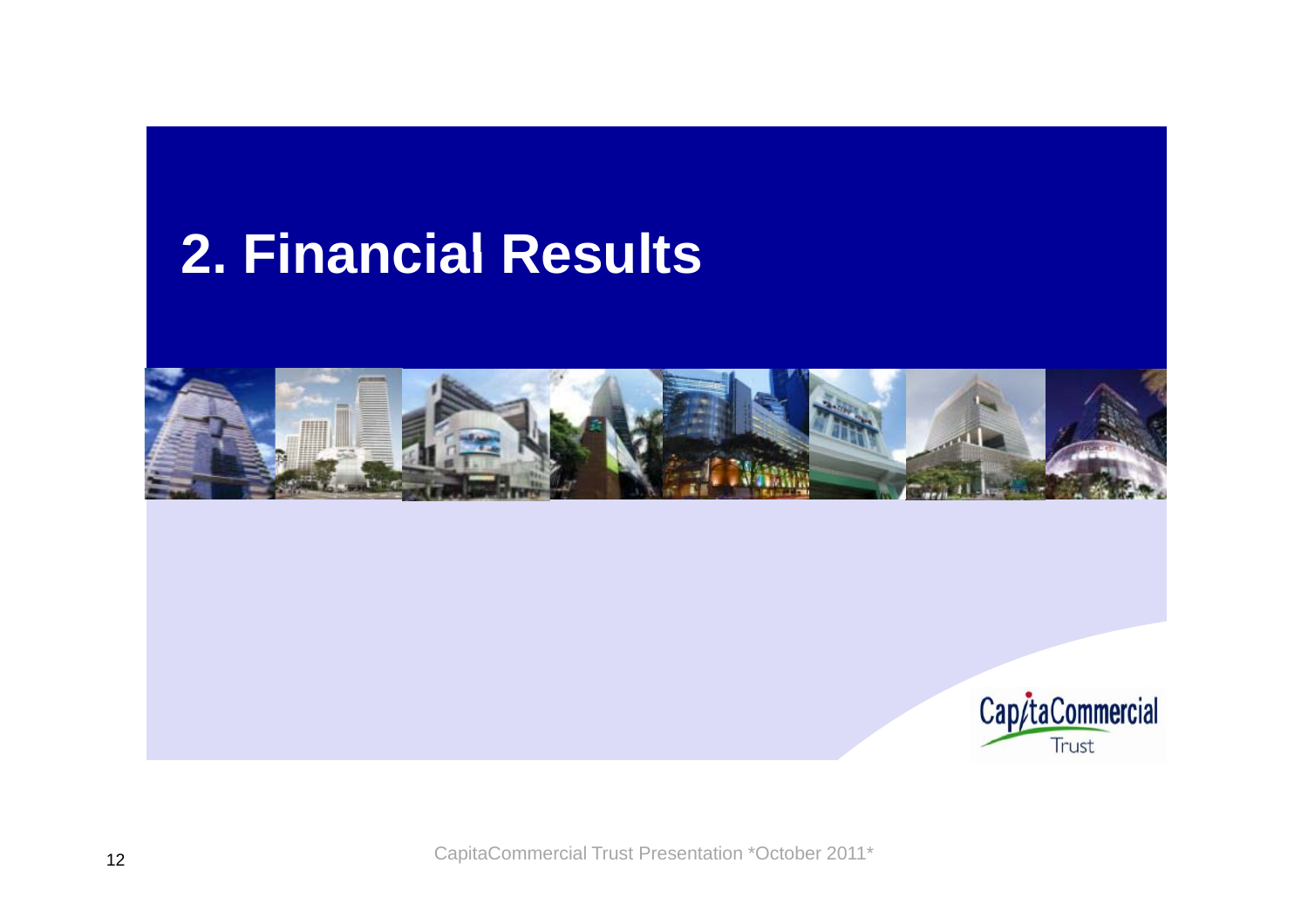## **Achieved S\$51.9 million in distributable income and DPU of 1.83 cents in 3Q 2011**



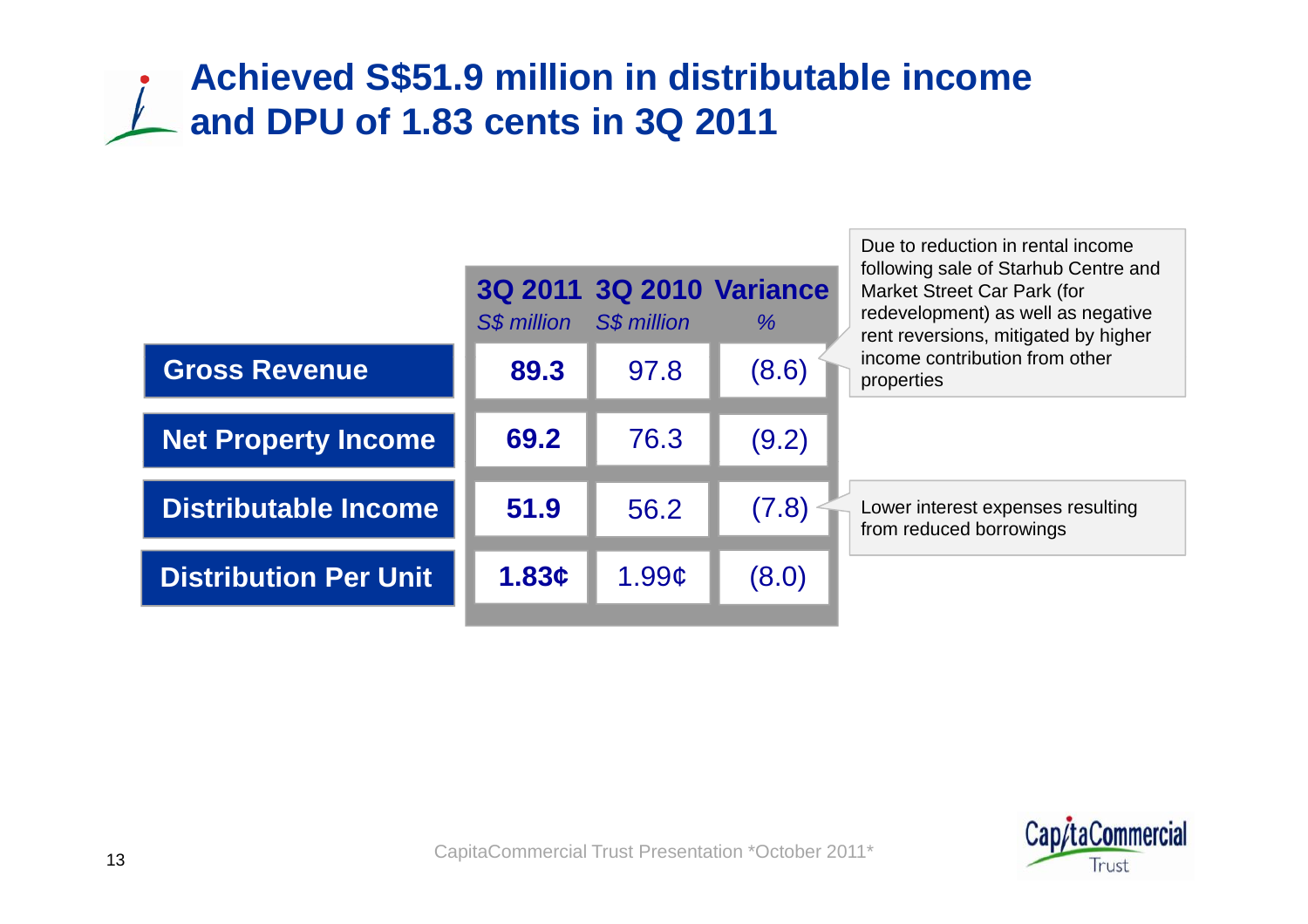### **Portfolio revenue decline due to negative rent reversion Robust performance from RCS and Wilkie Edge**



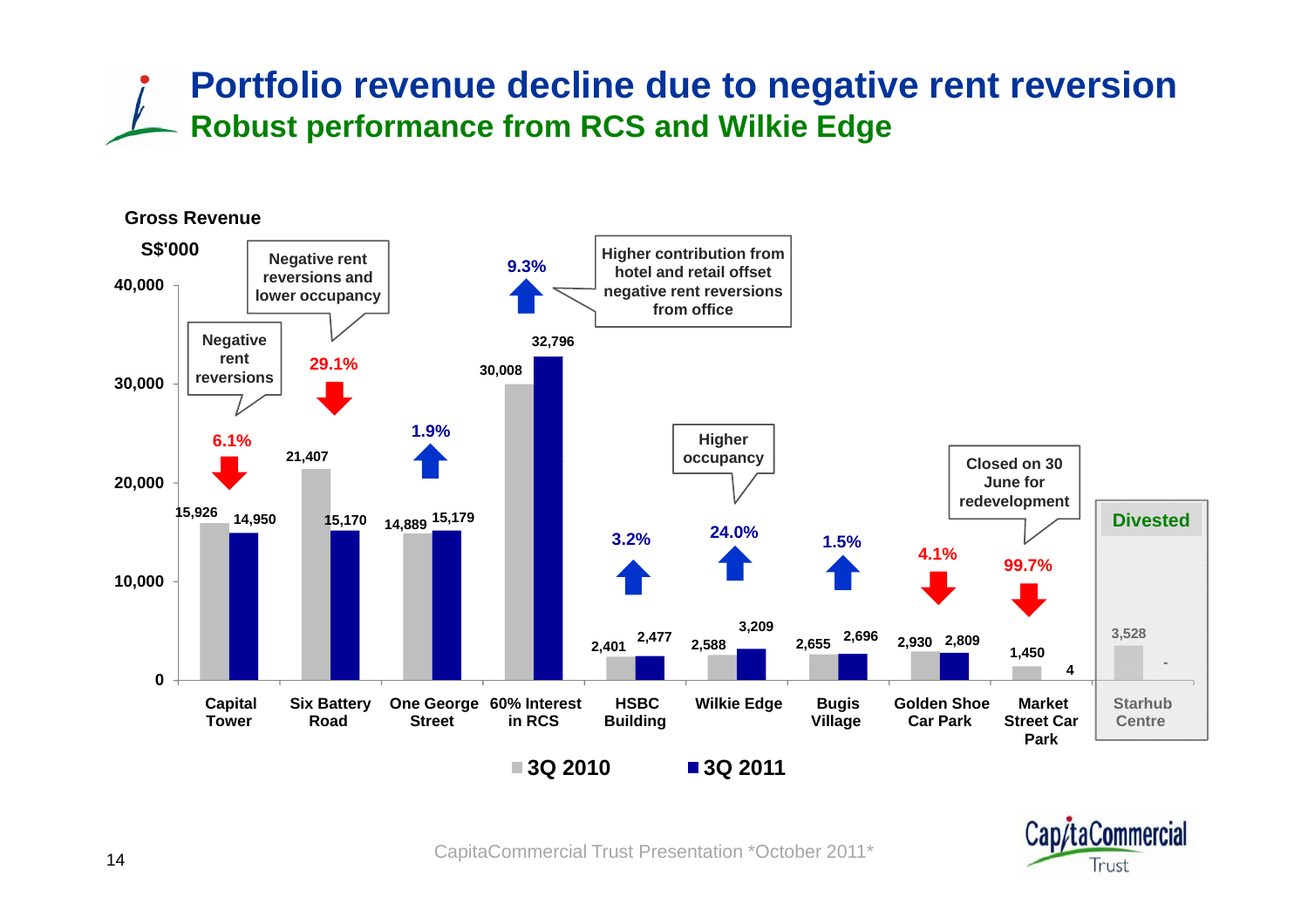### **Lower portfolio net property income Operating expenses generally on the rise which will impact NPI**

#### **Net Property Income S\$'000 Higher contribution from hotel and retail40 00050,000 S\$ 000 Negative rent reversions and lower occupancy offset negative rent reversions from office30,000**  $\begin{array}{|c|c|}\n\hline\n\text{Negative} & \text{metric} \\
\hline\n\text{reversions} & \text{30.0\%}\n\end{array}$ **11.2%Negative William September 11.2**<br>Prent and the set of the set of the set of the set of the set of the set of the set of the set of the set of t **reversionsClosed on 30 June for 11 740 10 97418,135 12 479 12,702 12,480 21,562 23,967 20,000 3.5% 29.7% 6.9% 6.3% Lower occupancy Higher occupancy 6.5%Divested68.4%redevelopment 11,740 10,974 12,479 12,479 12,480 12,479 12,480 1.657 1.657 1.657 1.657 1.668.490 1.668.490 1.68.490 1.68.490 1.68.490 1.68.490 1.68.490 1.68.490 1.68.490 1.68.490 1.68.490 1.6** 10,974<br>**10,974**<br>**1,974**<br>**1,657**<br>**1,657**<br>**1,657**<br>**2,149**<br>**2,266**<br>**2,110**<br>**2,201**<br>**2,201**<br>**2,201**<br>**1,060**<br>335<sup>(1)</sup><br><br><br><br><br><br><br><br><br><br><br><br><br><br><br><br><br><br><br><br><br><br><br><br><br><br><br> **010,000**  $1,060$   $335^{(1)}$ **Capital Tower Six Battery One George Road Street60% Interest in RCSHSBC Building Wilkie Edge Bugis Village Golden Shoe Car ParkMarket Street Car ParkStarhub Centre3Q 2010 Q3Q 2011**

Note:

(1) Due to a one-off reversal of property tax for Market Street Car Park in 3Q 2011

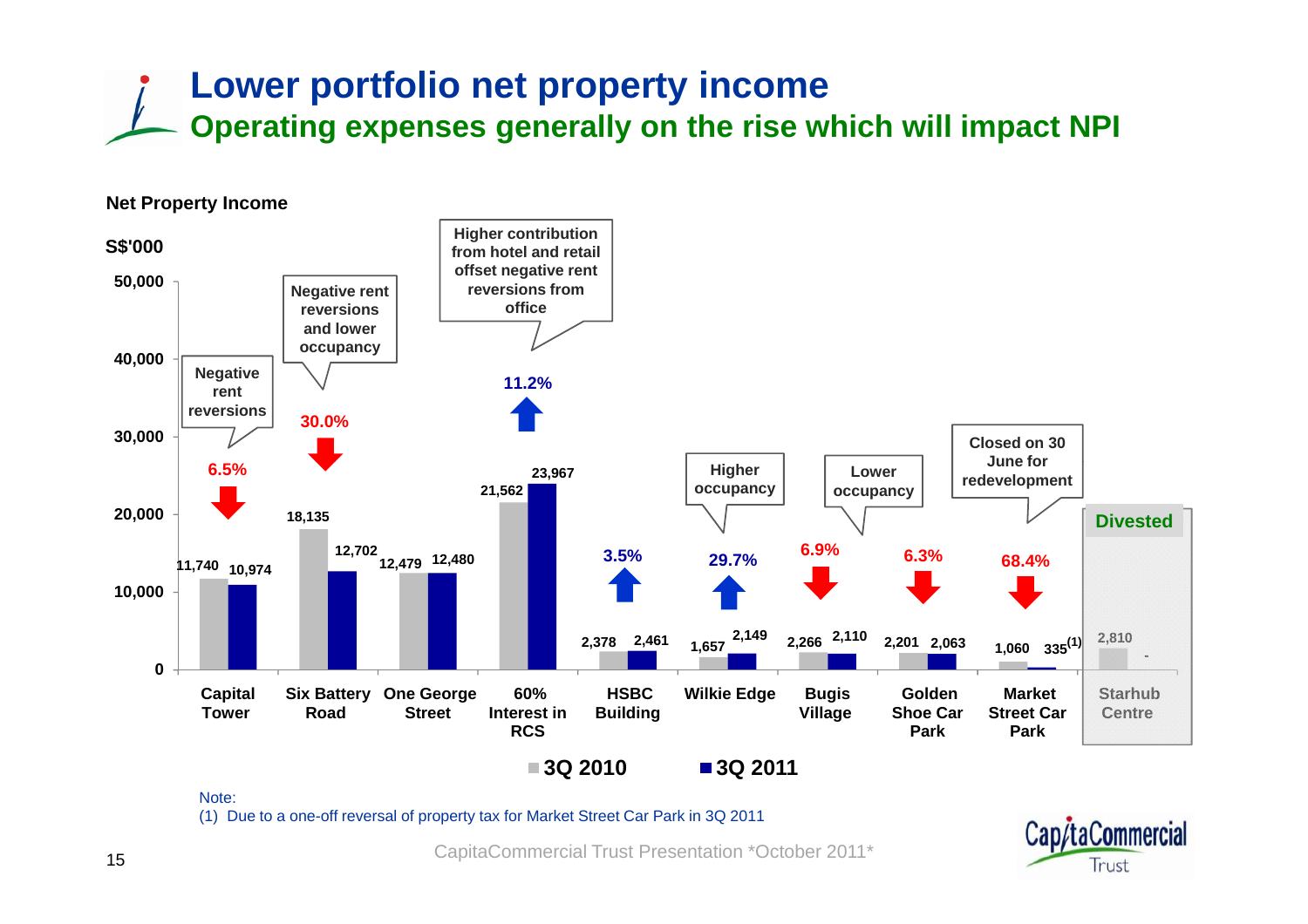## **Total assets at S\$6.2 billion; Adjusted NAV at S\$1.52 per unit**

|                                | <b>30 Sept 11</b><br><b>S\$'000</b> | 31 Dec 10<br><b>S\$'000</b> |
|--------------------------------|-------------------------------------|-----------------------------|
| Non-current assets             | 5,680,063                           | 5,554,383                   |
| <b>Current assets</b>          | 474,633                             | 641,784                     |
| - Cash                         | 468,092                             | 635,937                     |
| <b>Total assets</b>            | 6,154,696                           | 6,196,167                   |
| <b>Current liabilities</b>     | 649,425                             | 986,290                     |
| <b>Non-current liabilities</b> | 1,148,292                           | 936,136                     |
| <b>Net assets</b>              | 4,356,979                           | 4,273,741                   |
| <b>Unitholders' funds</b>      | 4,356,979                           | 4,273,741                   |
| <b>NAV Per Unit</b>            | \$1.54                              | \$1.51                      |
| <b>Adjusted NAV Per Unit</b>   | \$1.52                              | \$1.47                      |

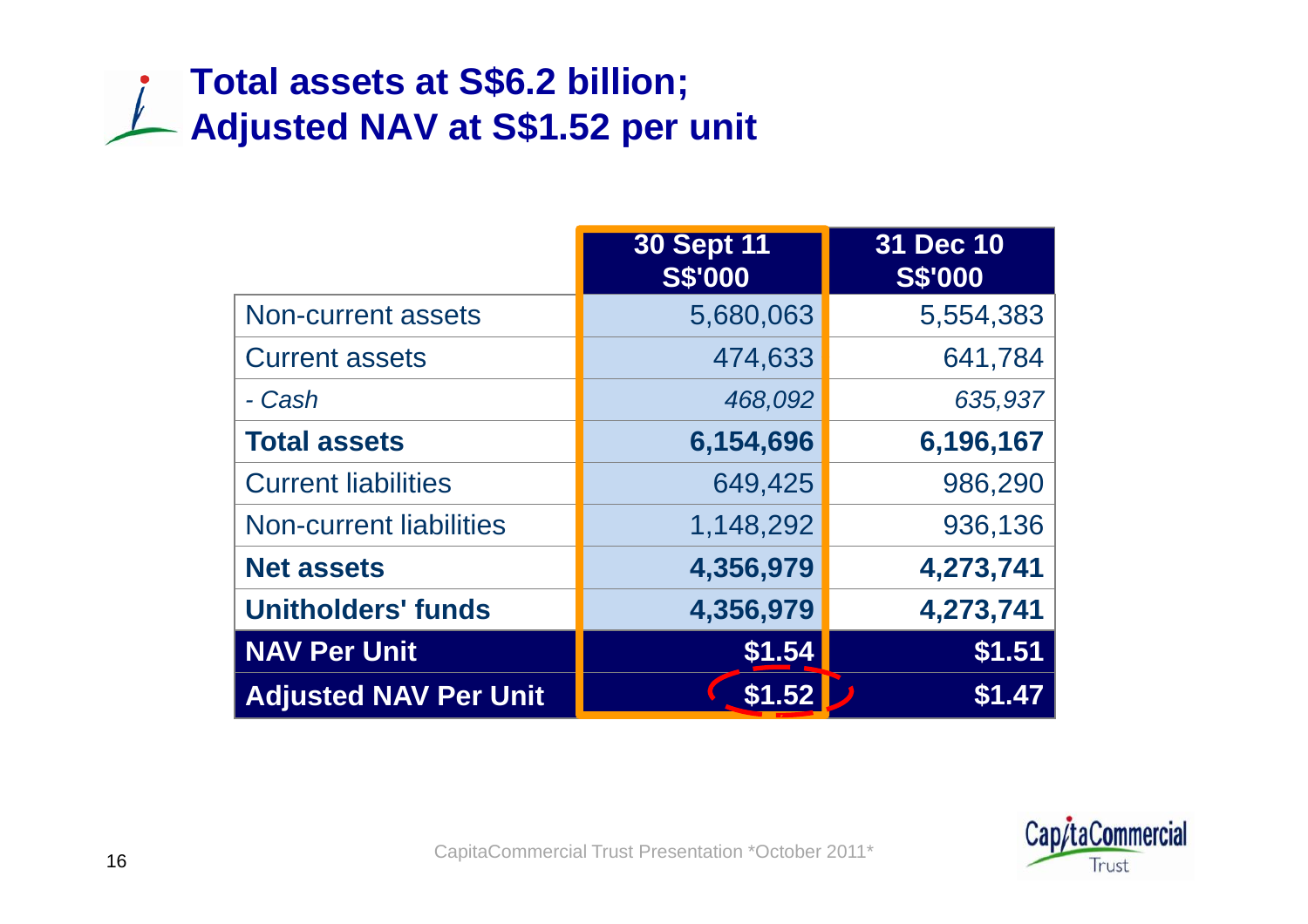## **Completed refinancing of all 2011 debt - diverse sources of funding**



- Secured term Ioan due Mar
- ■3.5% fixed rate MTN due Jun
- 
- RCS secured term loan at 3.025% due Jun
- Convertible bonds with YTM of 3.95% due May
- ■3.64% fixed rate MTN due Feb
- Convertible bonds at 2.7% due Apr RCS fixed rate 3.09% secured notes due Jun

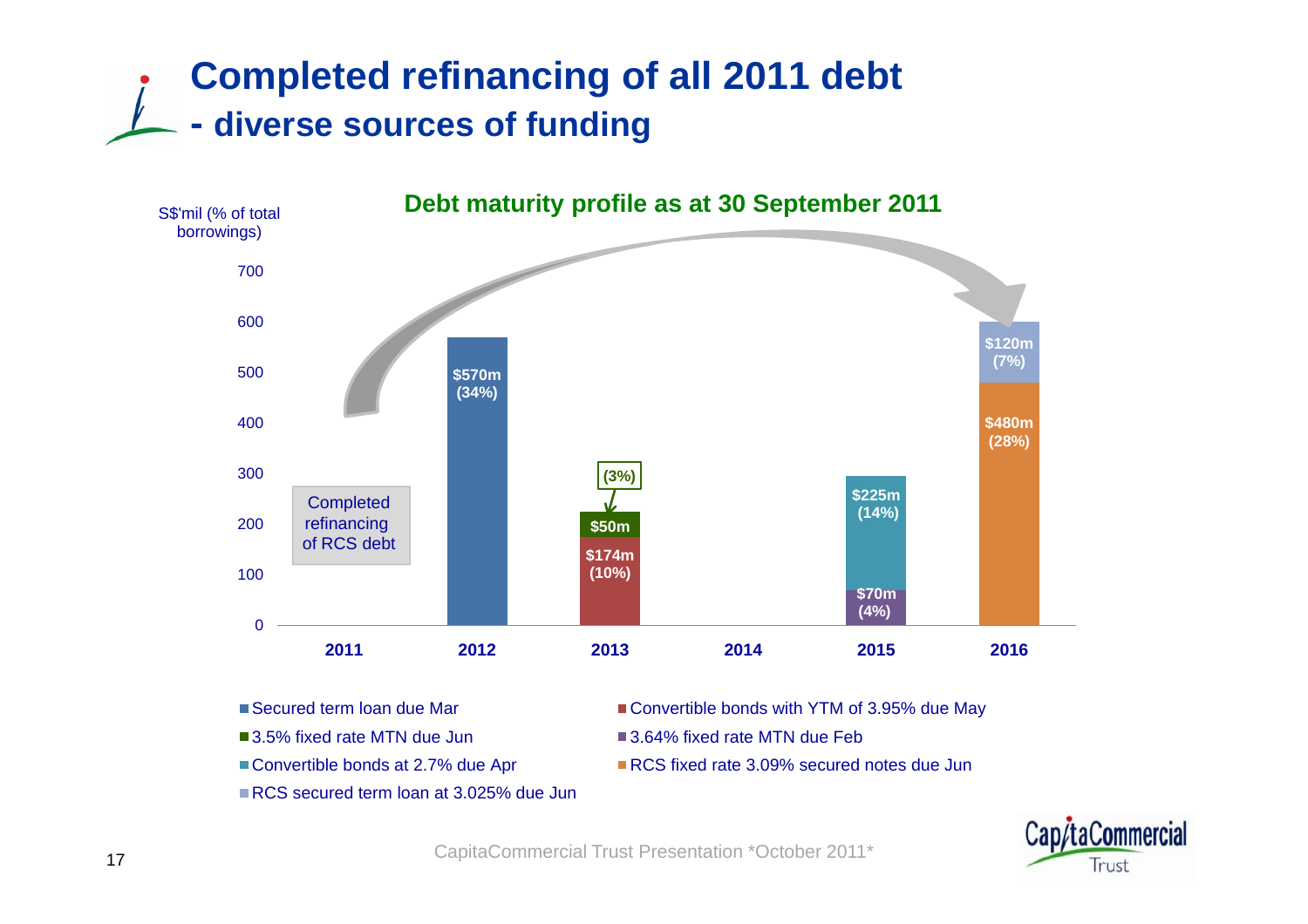# **Key financial indicators Solid balance sheet, healthy cash flows**

|                                                    | 3Q 2011   | 2Q 2011   | <b>Remarks</b>                                             |
|----------------------------------------------------|-----------|-----------|------------------------------------------------------------|
| <b>Total Gross Debt (S\$'m)</b>                    | 1,688.3   | 1,666.7   | Increase<br>(due to additional borrowings by RCS<br>Trust) |
| <b>Gearing Ratio</b>                               | 27.4%     | 26.9%     | Increase<br>(due to additional borrowings by RCS<br>Trust) |
| <b>Net Debt/EBITDA</b>                             | 5.2 times | 5.3 times | Improved                                                   |
| <b>Unencumbered Assets as</b><br>% of Total Assets | 54.3%     | 54.5%     | <b>Decrease</b><br>(Disposal of 60% interest to MSO Trust) |
| <b>Average Term to Maturity</b>                    | 2.7 years | 2.9 years | <b>Decrease</b><br>(due to passing of time)                |
| <b>Average Cost of Debt</b>                        | 3.6%      | 3.6%      | <b>Stable</b>                                              |
| <b>Interest Coverage</b>                           | 4.1 times | 4.1 times | <b>Stable</b>                                              |

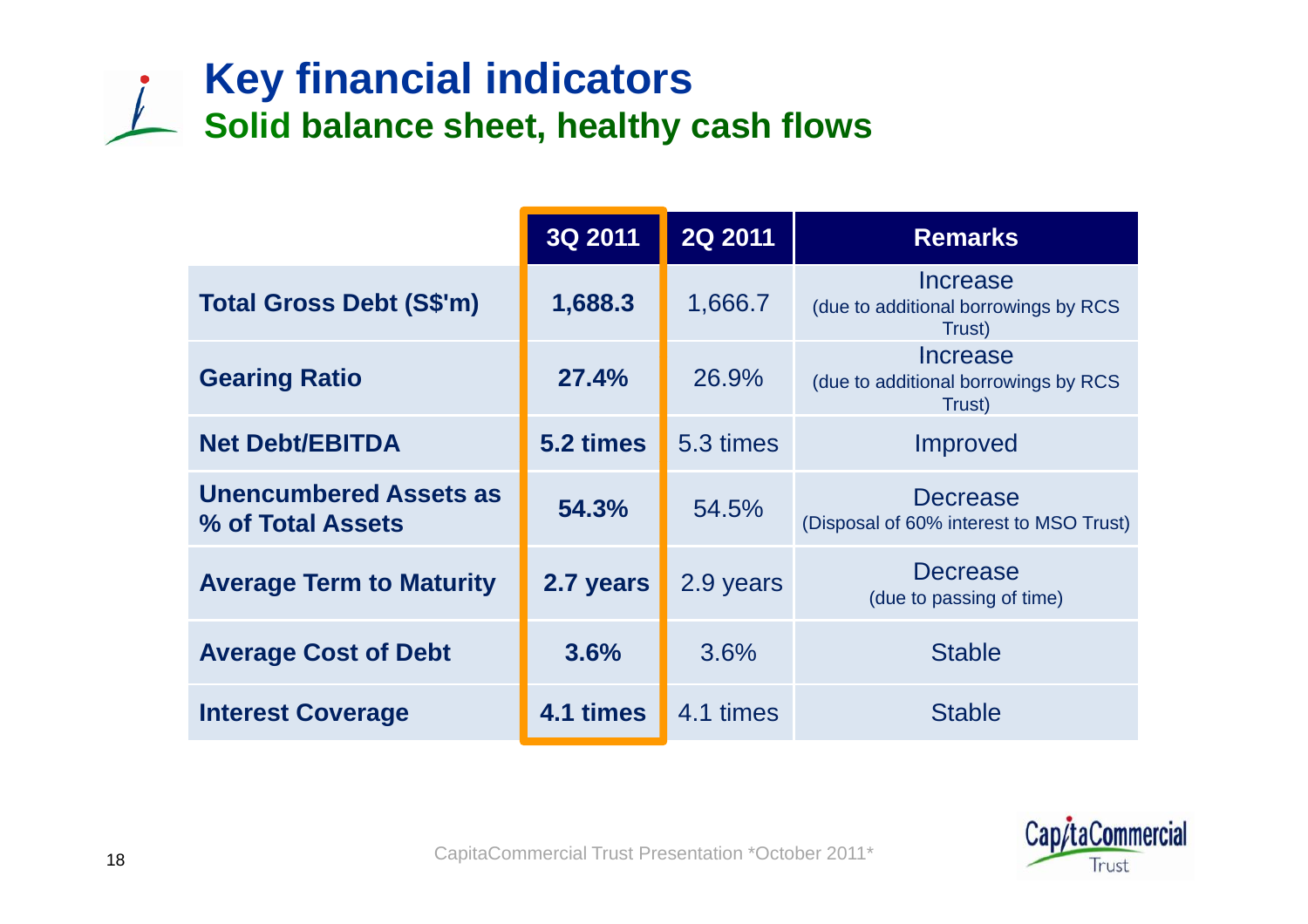# **Further enhanced financial flexibility**









Wilkie Edge **Golden Shoe Car Park** 



- Market Street development (40% interest)
- $\bullet$  **Total number of unsecured assets : 7 out of 9**

**Street** 

- **Value of unsecured assets : S\$2.8 billion (49.8% of total value of investment properties and investment property under construction)**
- **S\$1.9 billion untapped balance from S\$2.0 billion multicurrency medium term note programme**

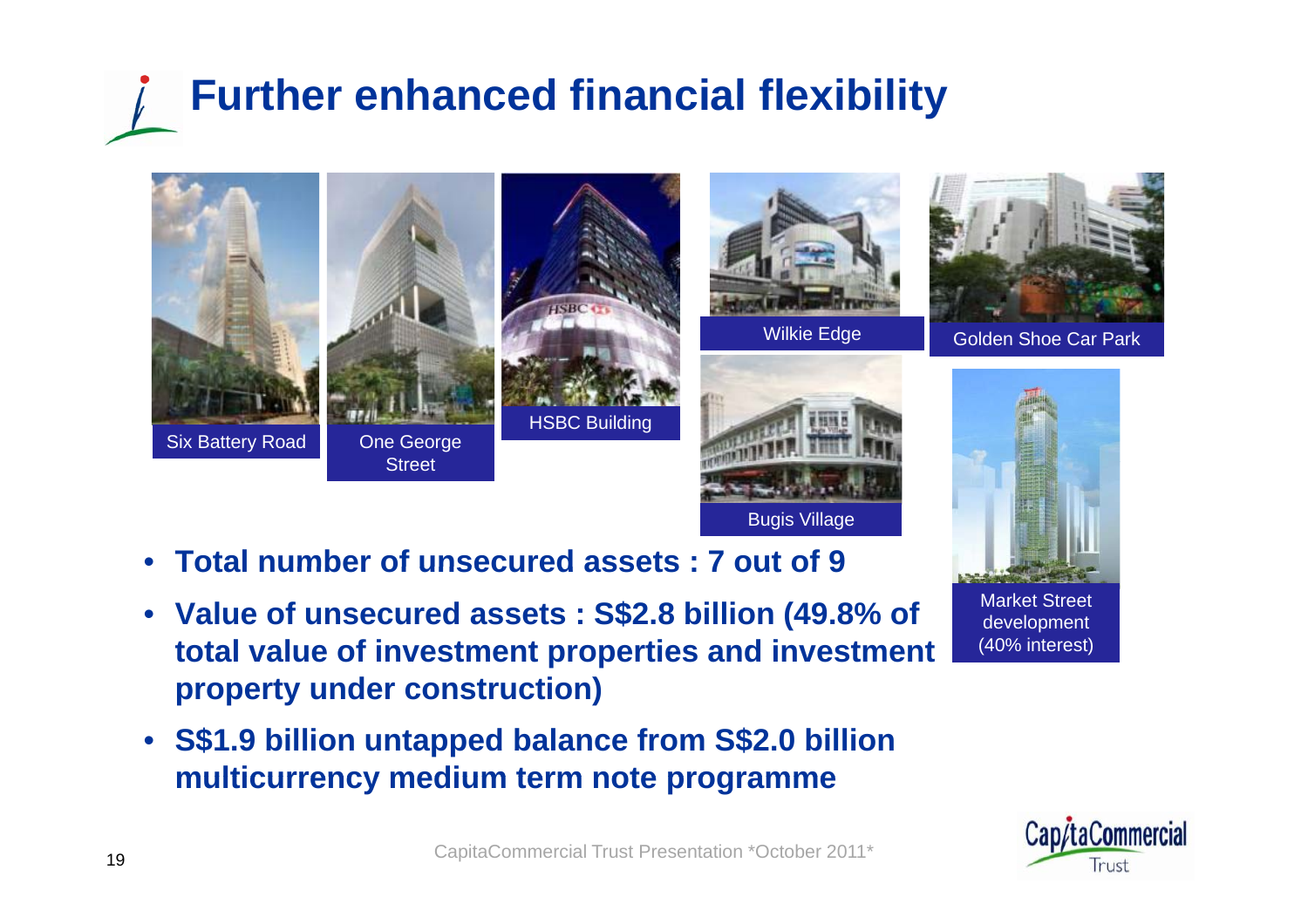

#### **Borrowings on Floating Rate**



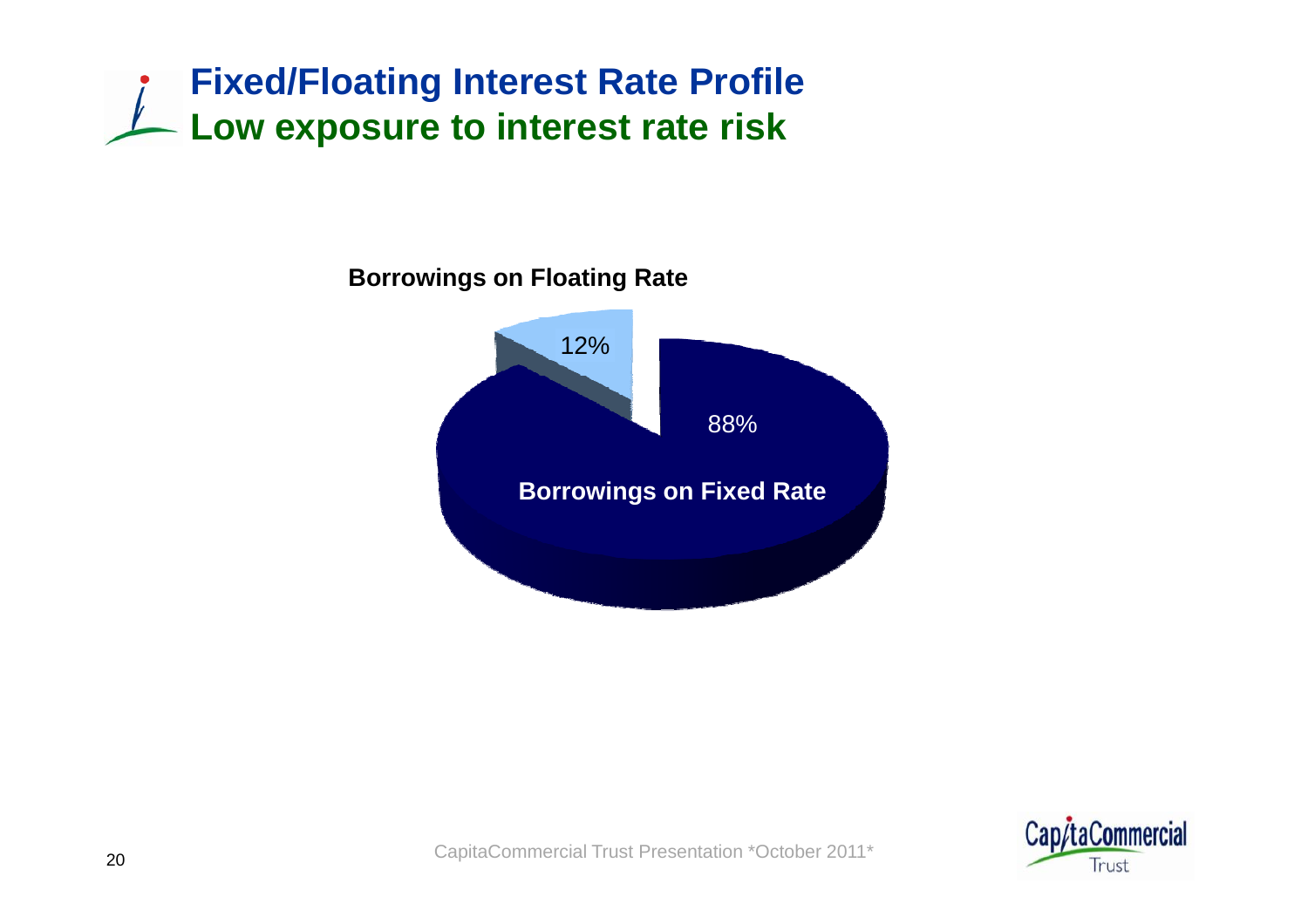# **Stable Portfolio 3.**



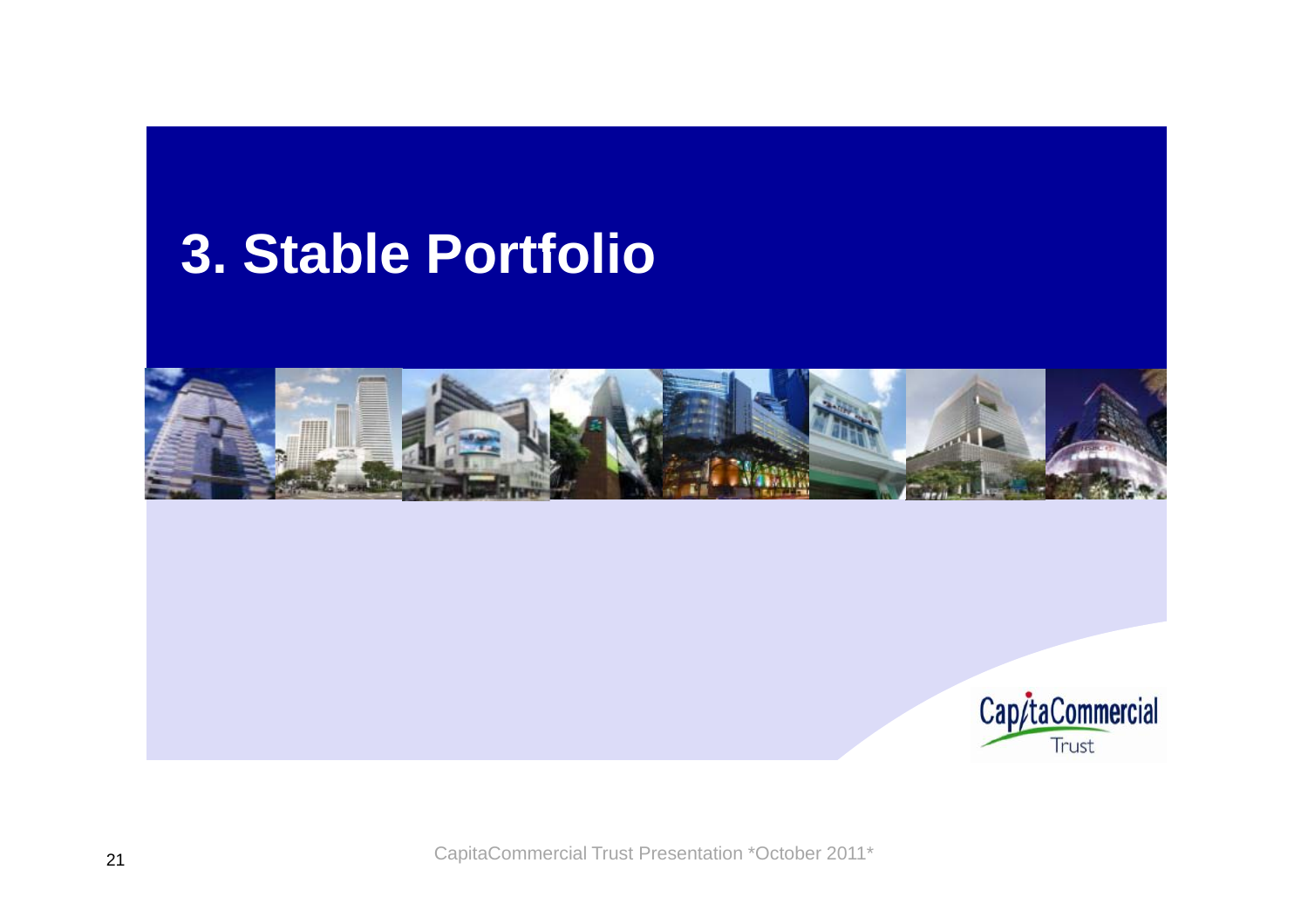### **CCT's Grade A offices and portfolio above market occupancy**

|                                                                       |  |  | CCT Committed Occupancy Level   Industry Statistics Occupancy Level |  |
|-----------------------------------------------------------------------|--|--|---------------------------------------------------------------------|--|
| Grade A Office 3Q2011 96.4% 2Q2011 97.2% 3Q2011 89.1%(1) 2Q2011 94.0% |  |  |                                                                     |  |
| <b>Portfolio</b>                                                      |  |  | 3Q2011 97.2% 2Q2011 97.7% 3Q2011 92.3% <sup>(1)</sup> 2Q2011 94.6%  |  |

#### **CCT's Committed Occupancy Since Inception CCT s**

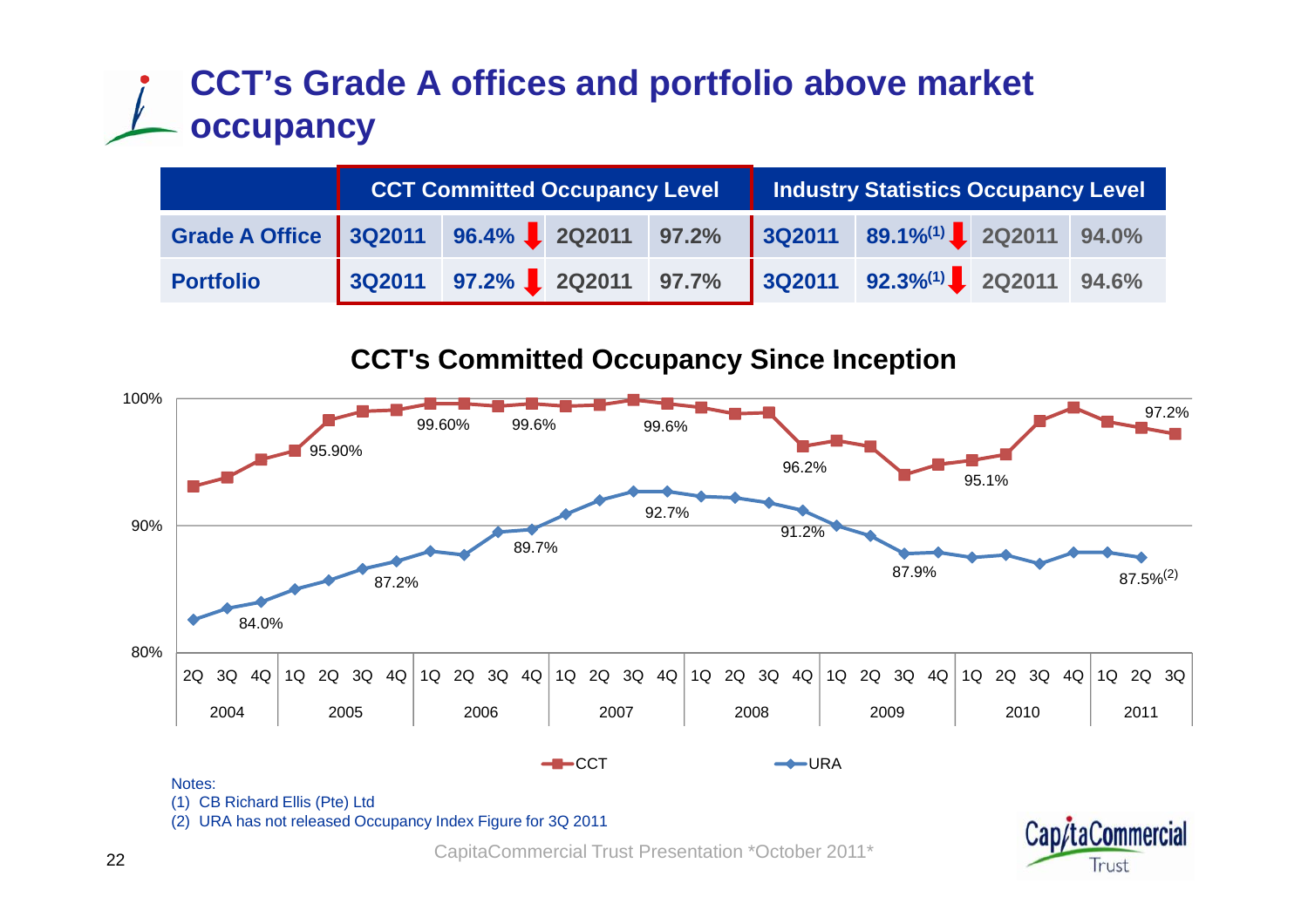### **Top ten blue-chip tenants**(1) **contribute about 46% of monthly gross rental income**

**Weighted Average Lease Term to Expiry (by floor area) for Top 10 Tenants as at 30 Sep 2011 = 4.7 years**



#### Notes:

- (1) Based on gross rental income for Sep 2011 (excluding retail turnover rent)
- (2) Nomura Singapore Limited and Lloyd's of London (Asia) will be moving out in 4Q 2011. The new Top 10 Tenants will continue to contribute over 40% of monthly gross rental revenue.

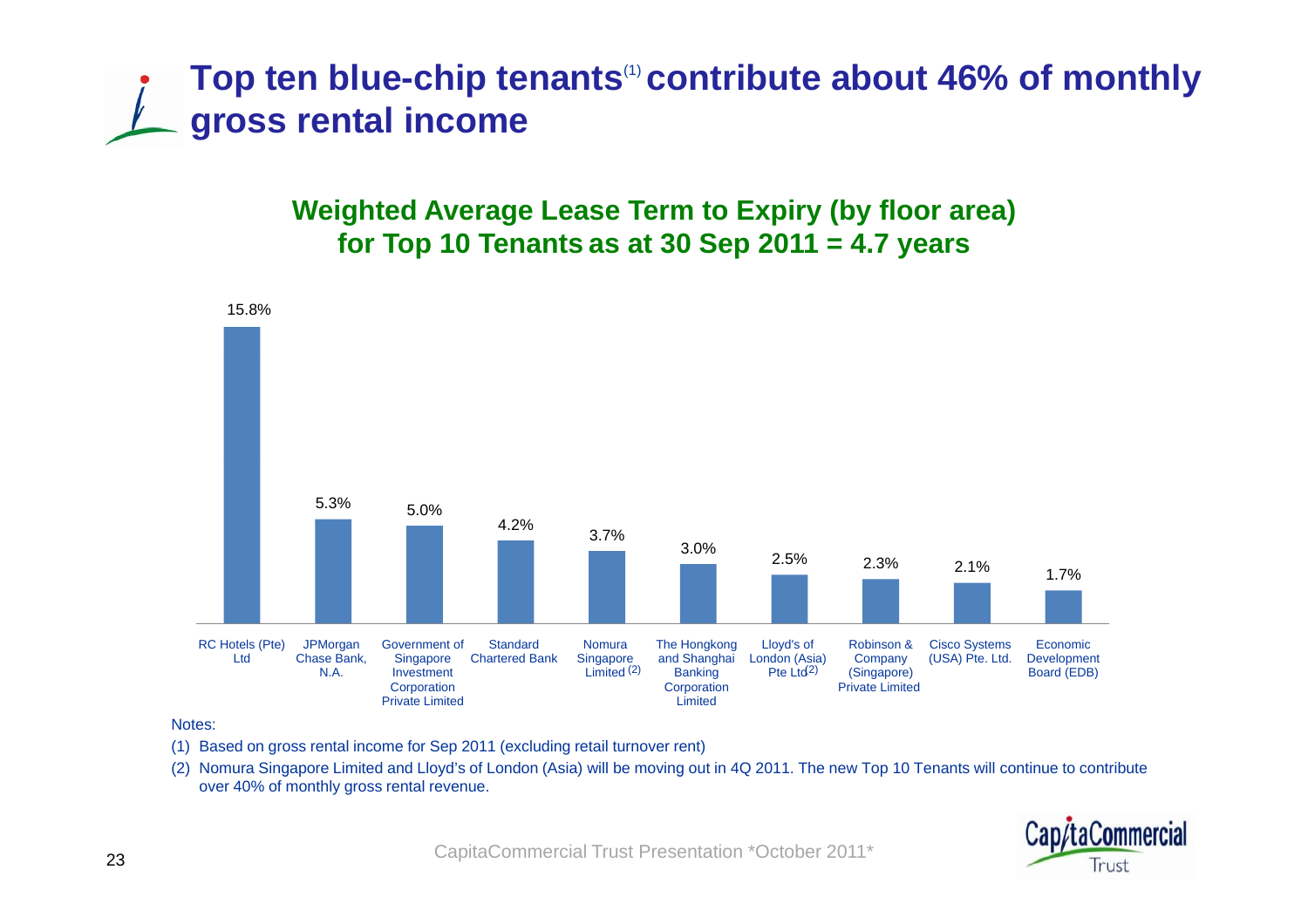

**Lease expiry profile as a percentage of**  monthly gross rental income<sup>(1)</sup> for Sep 2011



Note:(1) Excludes turnover rent

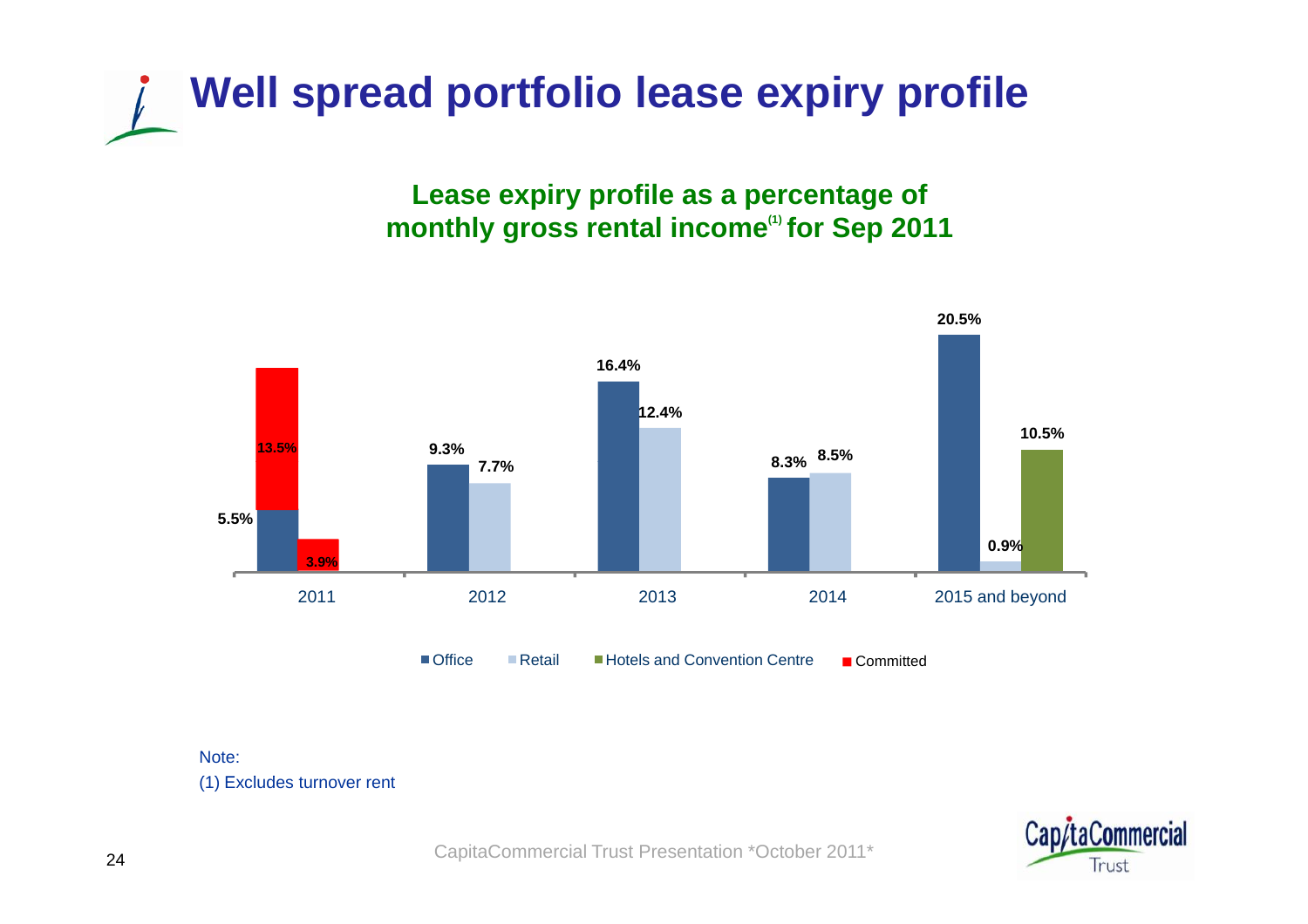

#### **Office lease expiry profile as a percentage of monthly office gross rental income for Sep 2011**



#### Average office portfolio rent as at 30 Sep 2011 is \$7.79psf

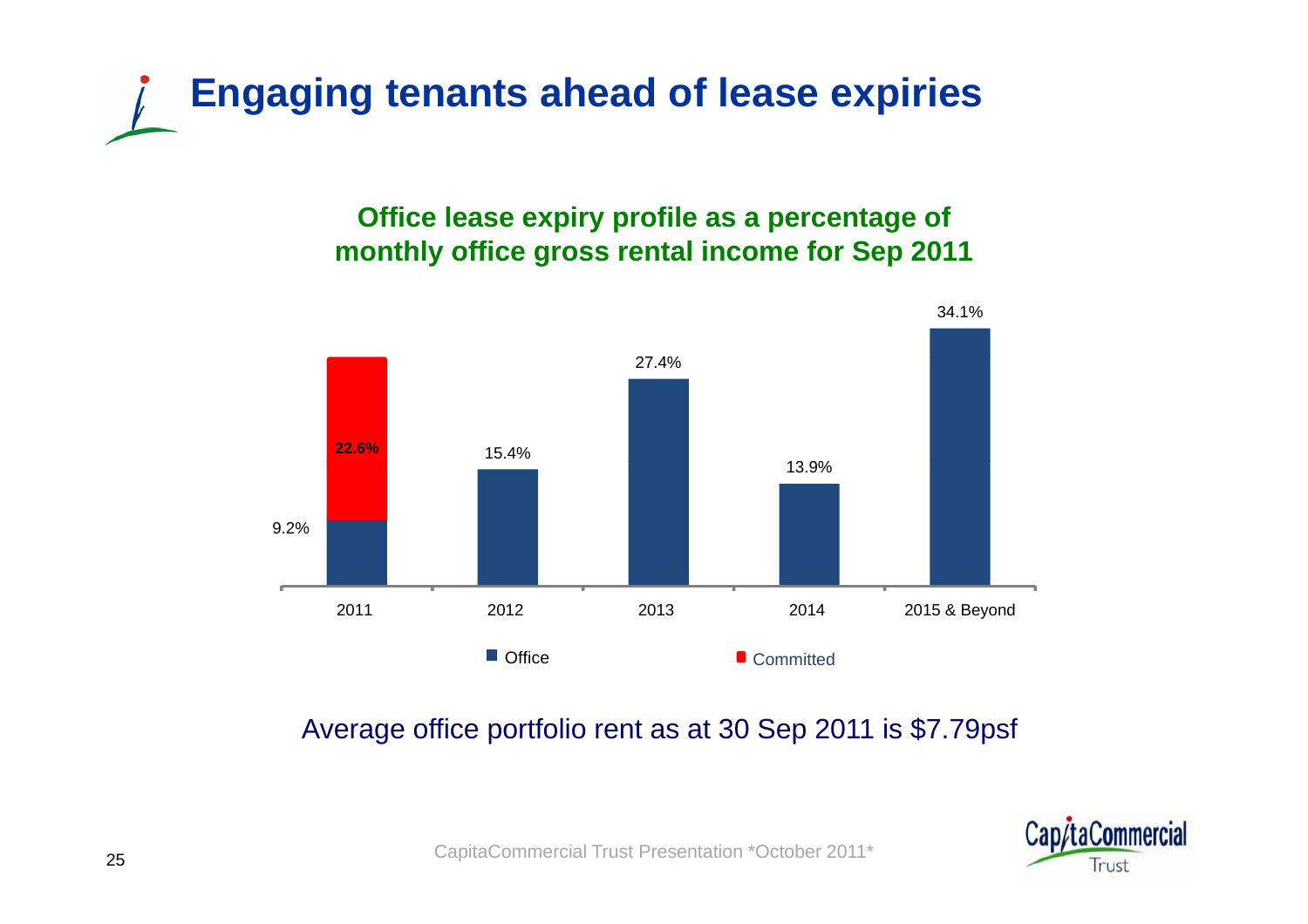

**3Q 2011 Industry Statistics(1) – Grade A Office Average Market Rent: S\$11.06 psf pm**



(3) Has embedded yield protection of 4.25% p.a., based on purchase consideration of S\$1.165 billion until 10 July 2013 from CapitaLand. This eliminates downside rental risk for One George Street during the yield protection period, but allows CCT to benefit from any upside in rental reversion.

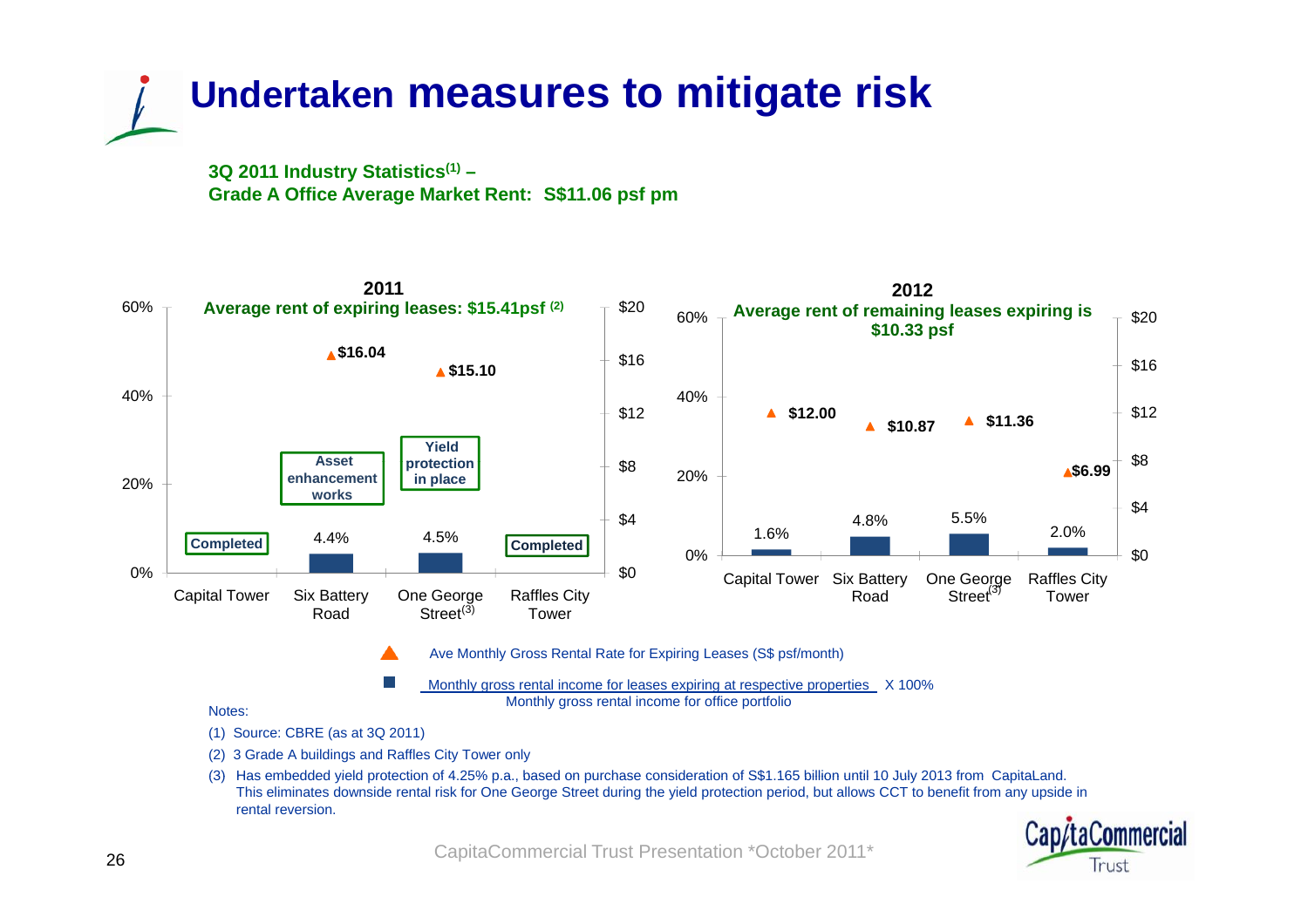# **Positioning leasing strategy to benefit from office market recovery upon lease expiries**



Ave Monthly Gross Rental Rate for Expiring Leases (S\$ psf/month)

F Monthly gross rental income for leases expiring at respective properties X 100% Monthly gross rental income for office portfolio

#### Notes:

(1) 3 Grade A buildings and Raffles City Tower only

(2) Has embedded yield protection of 4.25% p.a., based on purchase consideration of S\$1.165 billion until 10 July 2013 from CapitaLand. This eliminates downside rental risk for One George Street during the yield protection period, but allows CCT to benefit from any upside in rental reversion.

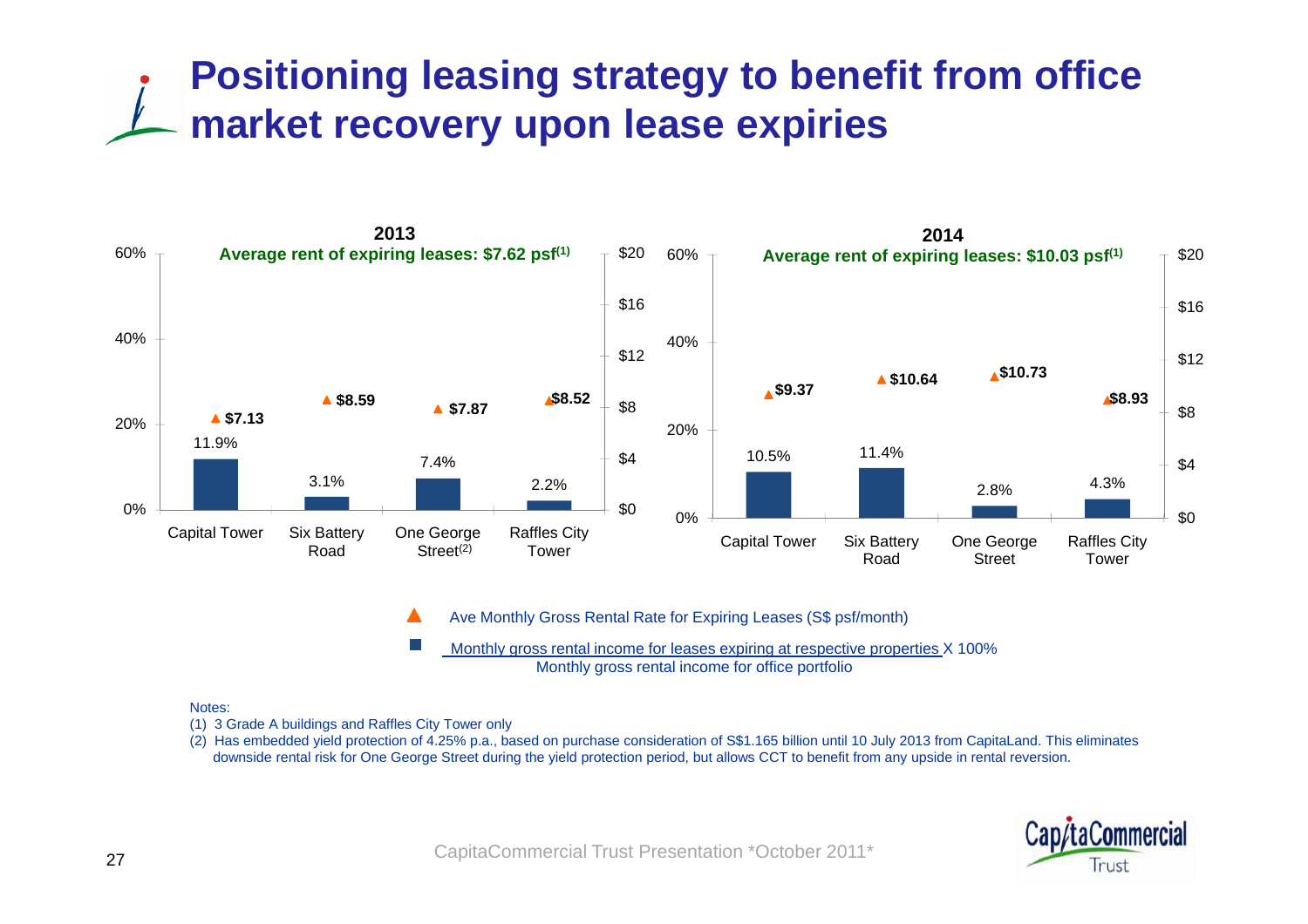# **Portfolio Reconstitution 4.**



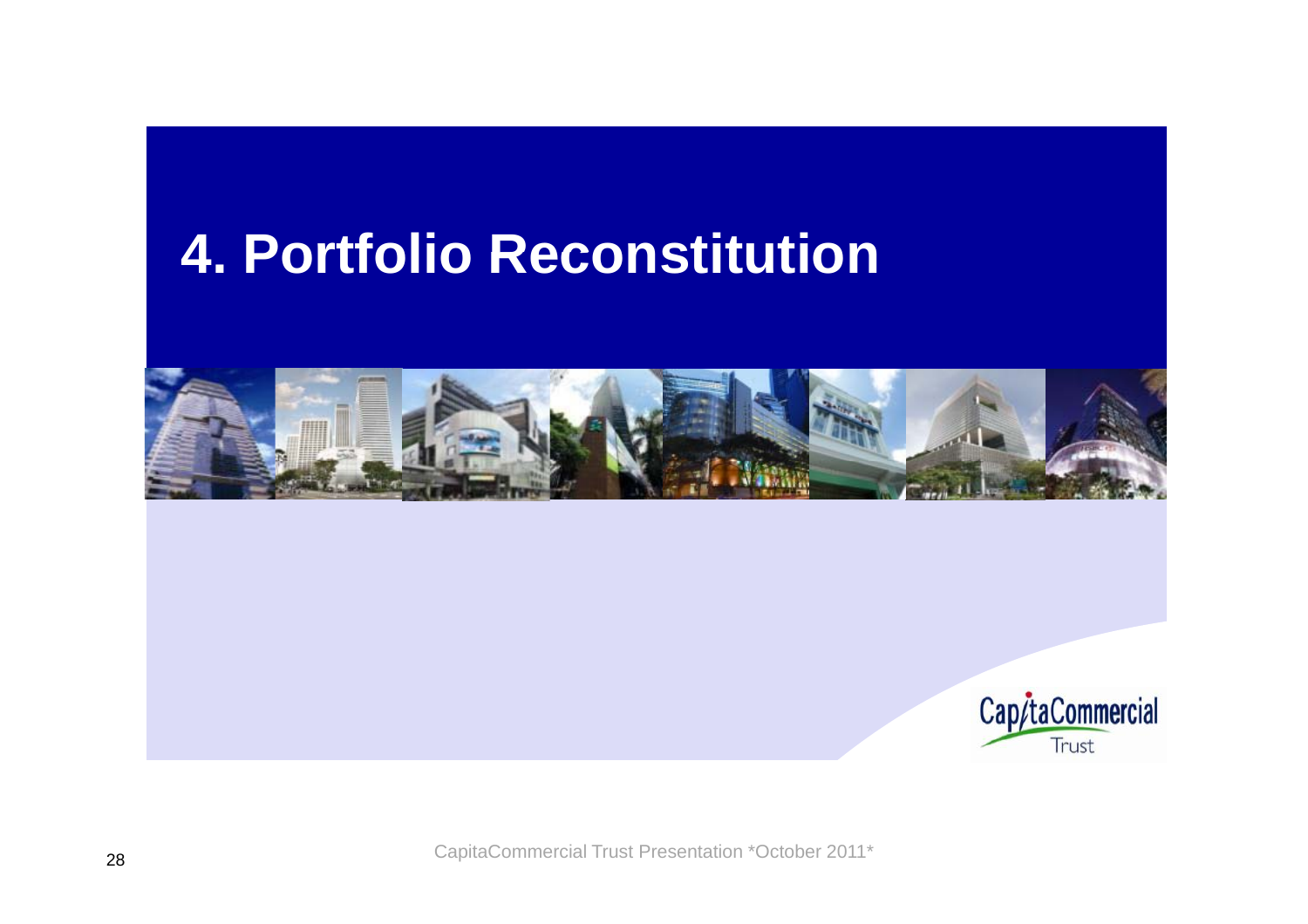## **In line with CCT's portfolio reconstitution strategy to generate higher value for Trust**



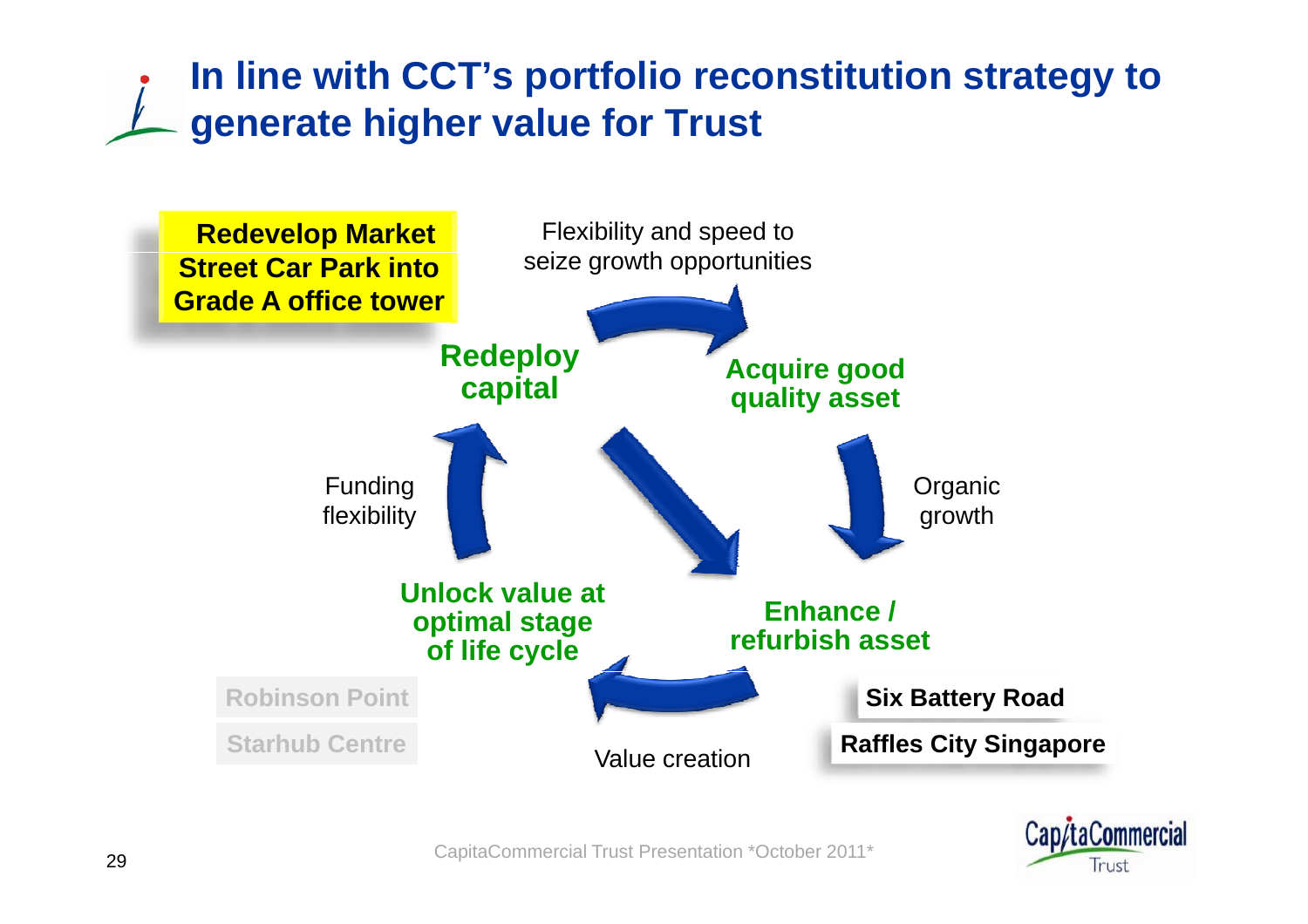# **Market Outlook 5.**



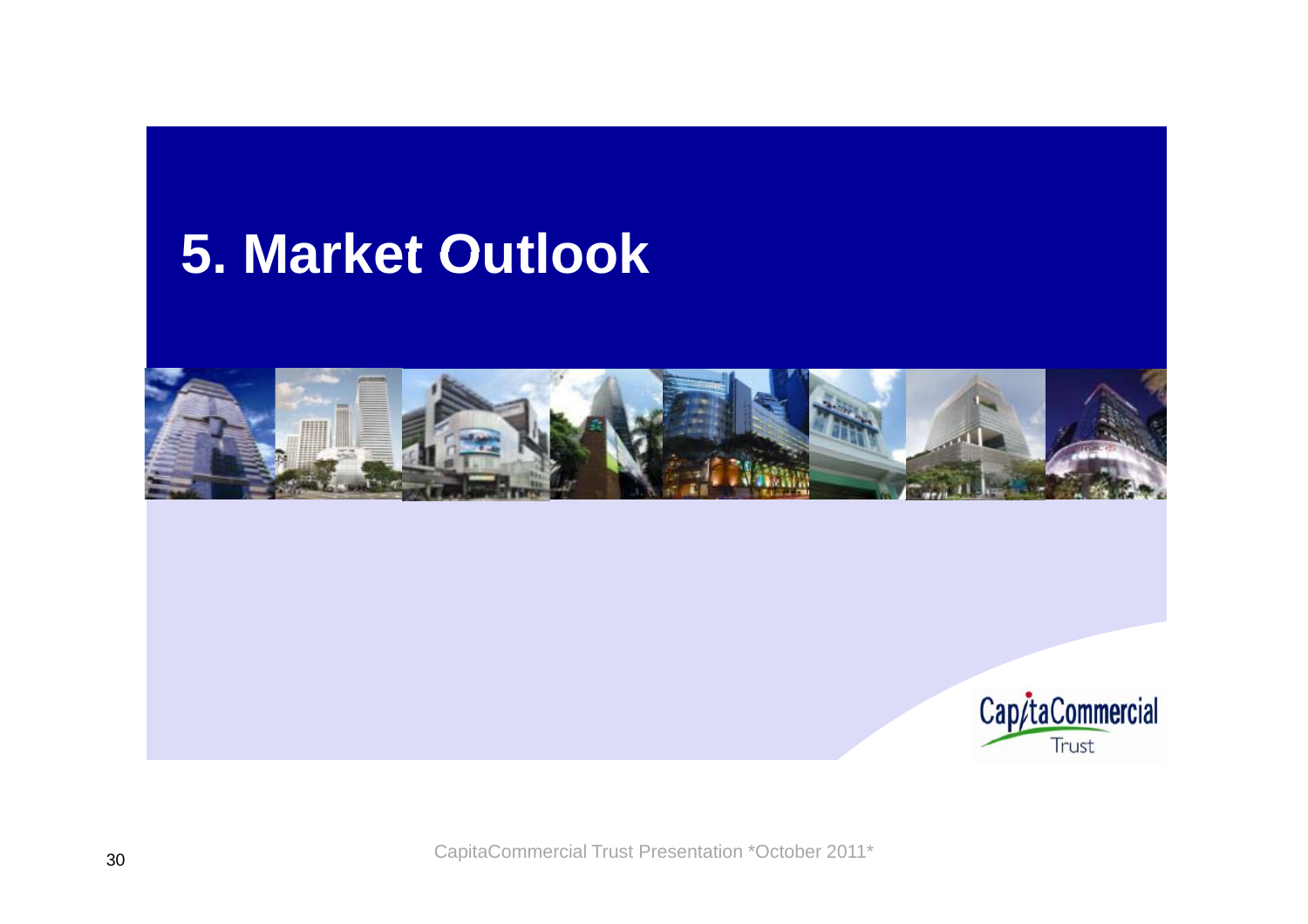## **Average annual supply from 2012 to 2016 is estimated to be 1.4 mil square feet**

#### **Singapore Private Office Space (Central Area) – Demand & Supply**



#### Notes:

(1) Central Area comprises 'The Downtown Core', 'Orchard' and 'Rest of Central Area'

(2) Supply is calculated as net change of stock over the quarter and may include office stock removed from market due to conversions or demolitions

*Source: Consensus Compiled from CBRE , Morgan Stanley (May 2011), JP Morgan (Jun 2011), SCB (Sep 2011), UOB Kayhian (Oct 2011)*

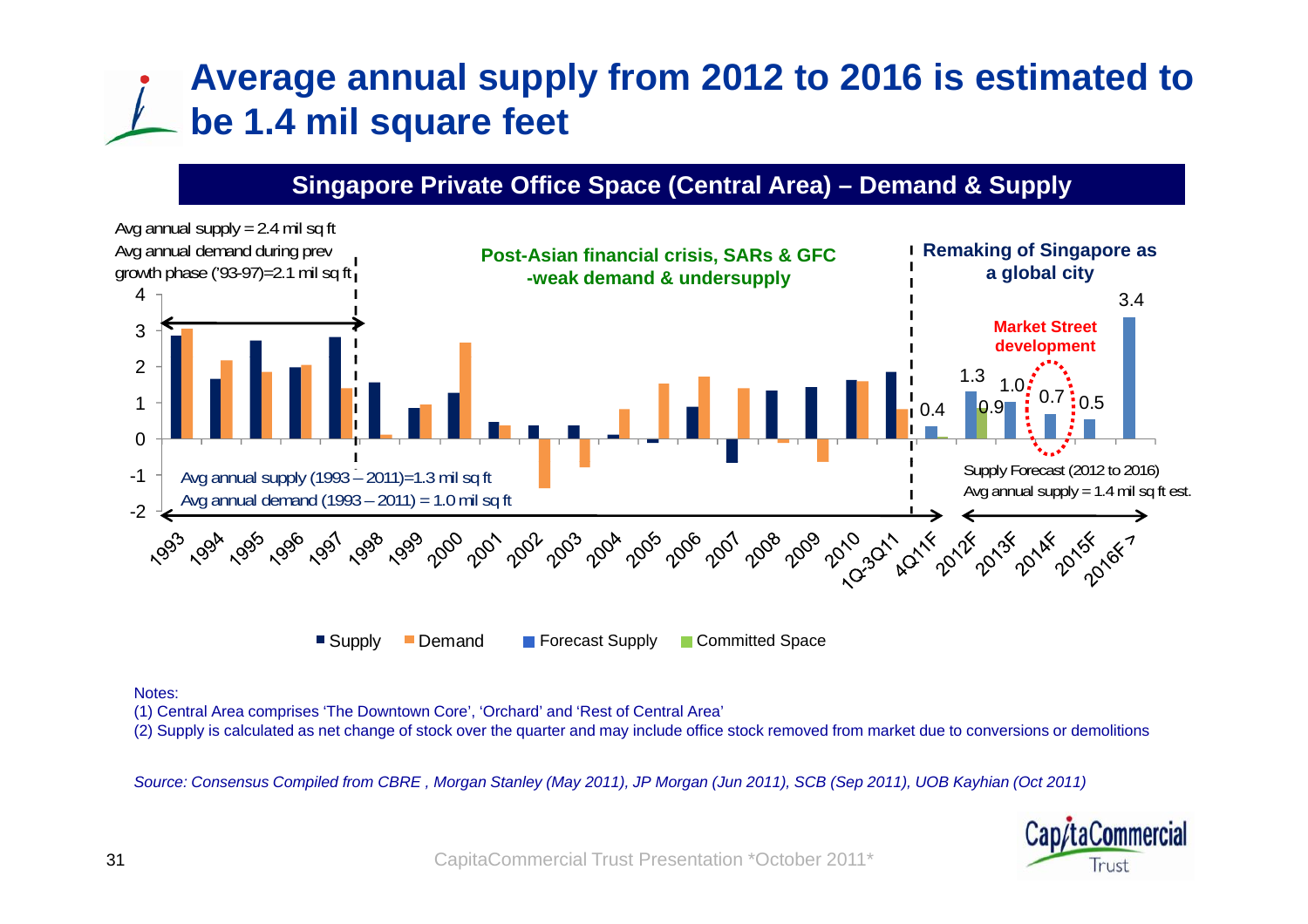# **Known Future Office Supply in Central Area (4Q11-2016)**

| Exp. Date Of<br>Completion | <b>Proposed Office Projects</b>              | Micro-market              | NLA (sf)  | Pre-commitment<br>Level as at 3Q11 |
|----------------------------|----------------------------------------------|---------------------------|-----------|------------------------------------|
| <b>4Q11</b>                | 1 Raffles Place (Tower 2)                    | <b>Raffles Place</b>      | 350,000   | 9%                                 |
|                            |                                              | <b>Subtotal (2011):</b>   | 350,000   | 9%                                 |
| 2012                       | Marina Bay Financial Centre (MBFC - Phase 2) | <b>Marina Bay</b>         | 1,300,000 | 66%                                |
|                            |                                              | <b>Subtotal (2012):</b>   | 1,300,000 | 66%                                |
| 2013                       | <b>Asia Square Tower 2</b>                   | <b>Marina Bay</b>         | 782,000   | N.A.                               |
| 2013                       | <b>5 Shenton Way</b>                         | <b>Shenton Way</b>        | 270,000   | N.A.                               |
|                            |                                              | <b>Subtotal (2013):</b>   | 1,052,000 | N.A.                               |
| 2014                       | <b>Market Street Development</b>             | <b>Raffles Place</b>      | 720,000   | N.A.                               |
|                            |                                              | <b>Subtotal (2014):</b>   | 720,000   | N.A.                               |
| 2015                       | <b>South Beach Project</b>                   | <b>Beach Rd/City Hall</b> | 506,000   | 0%                                 |
|                            |                                              | <b>Subtotal (2015):</b>   | 506,000   | 0%                                 |
| 2016 >                     | <b>Peck Seah/Choon Guan Street</b>           | <b>Tanjong Pagar</b>      | 1,000,000 | 0%                                 |
| 2016 >                     | M+S sites                                    | <b>Marina Bay</b>         | 1,800,000 | 0%                                 |
| 2016 >                     | Ophir-Rochor site                            | <b>Ophir-Rochor</b>       | 580,000   | 0%                                 |
|                            | Subtotal (2016 and Beyond):                  | 3,380,000                 | 0%        |                                    |
|                            | TOTAL FORECAST SUPPLY (2011-2016>)           |                           | 7,308,000 | 12%                                |

*Source: Consensus Compiled from CBRE , Morgan Stanley (May 2011), JP Morgan (Jun 2011), Credit Suisse (Aug 2011), SCB (Sep 2011) and UOB Kayhian (Oct 2011)*

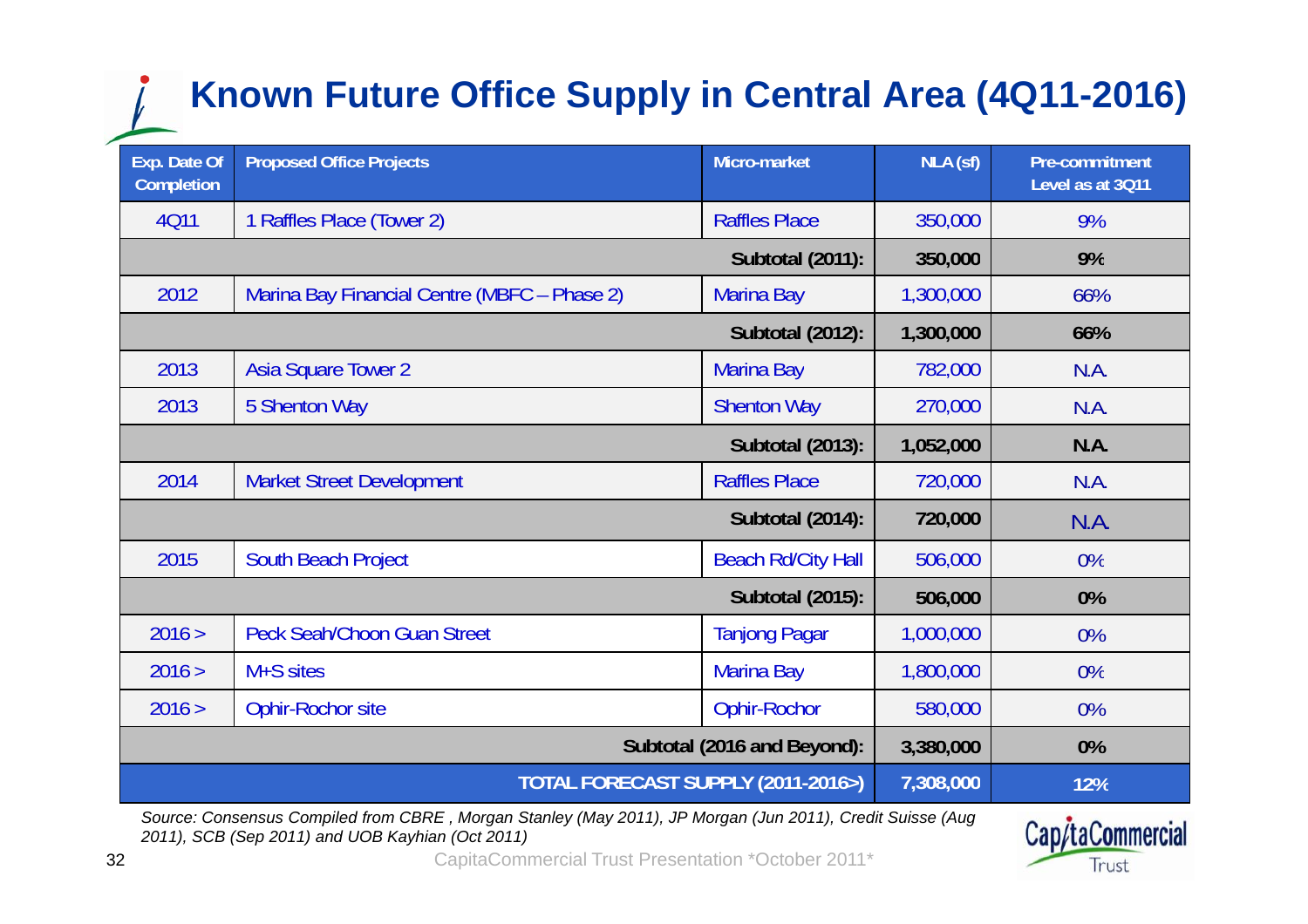### **Grade A office market rent continues to increase in 3Q11 but growth may slow given economic uncertainty**



\*No historical data for Grade A rents prior to 2002.

Source of data: CB Richard Ellis (Pte) Ltd (figures as at end of each quarter). CBRE no longer tracks prime rents from 3Q 2011.

Cap/taCommercial Trust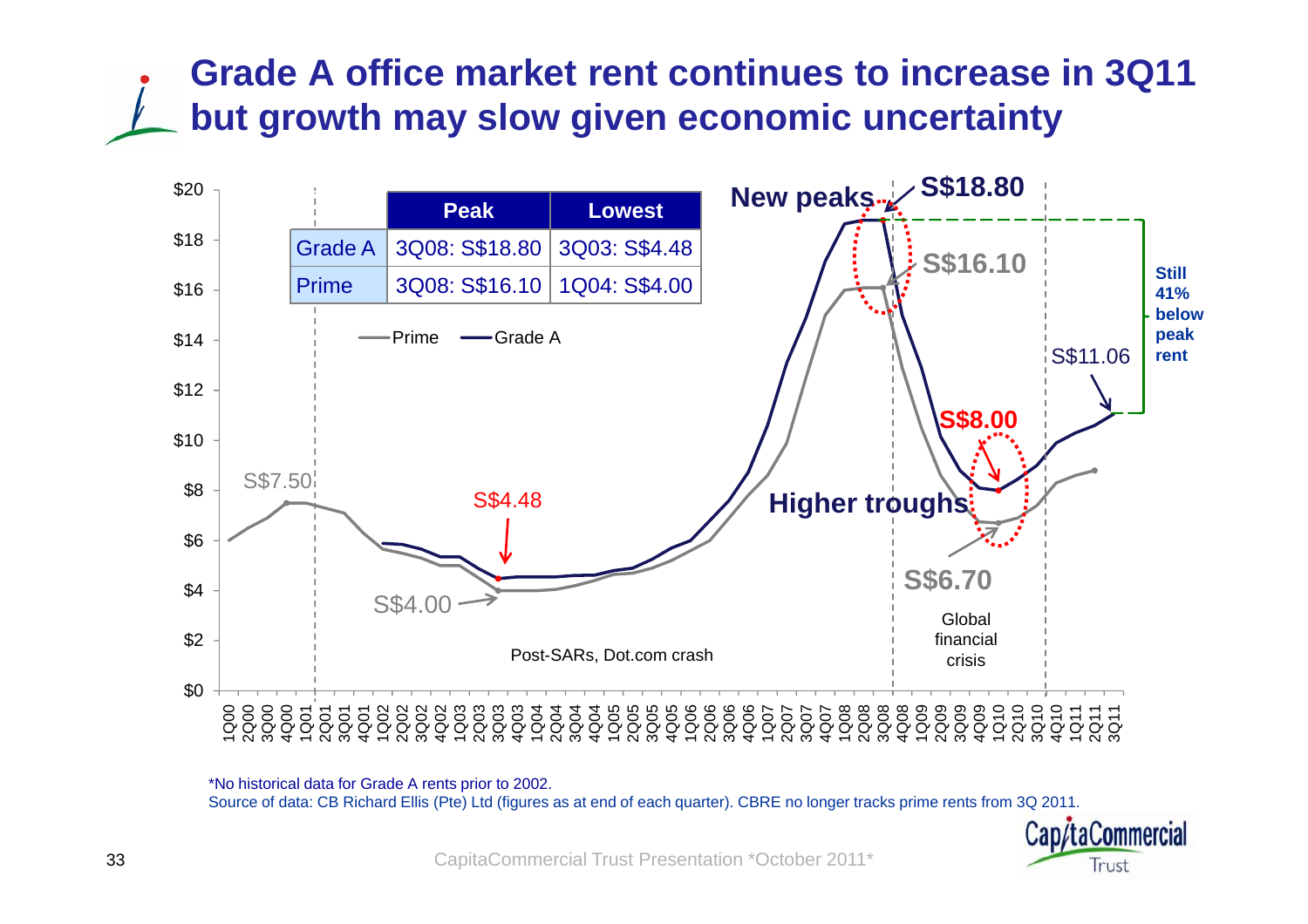



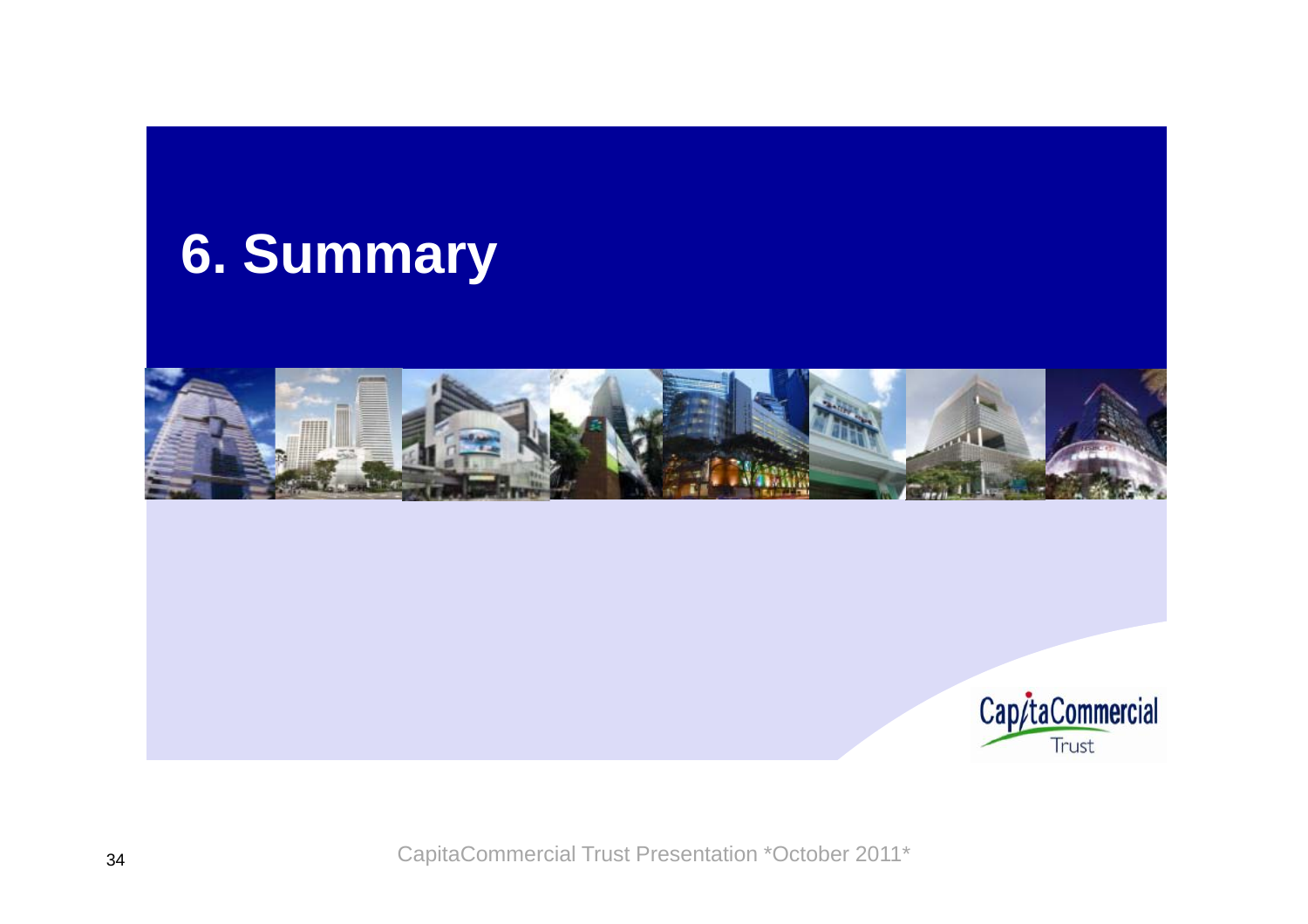

- **Stronger position compared to 2008 global financial crisis**
	- Strong balance sheet
	- Low gearing of 27.4%
	- Substantial cash reserve
- **Portfolio valuation still below previous peak**
- **Yield attractiveness of CCT versus other investments**
- **Stable portfolio performance**
	- Committed occupancies higher than market levels
- **Continue to focus on investment opportunities in Singapore**
- **Continue to adopt proactive capital management**

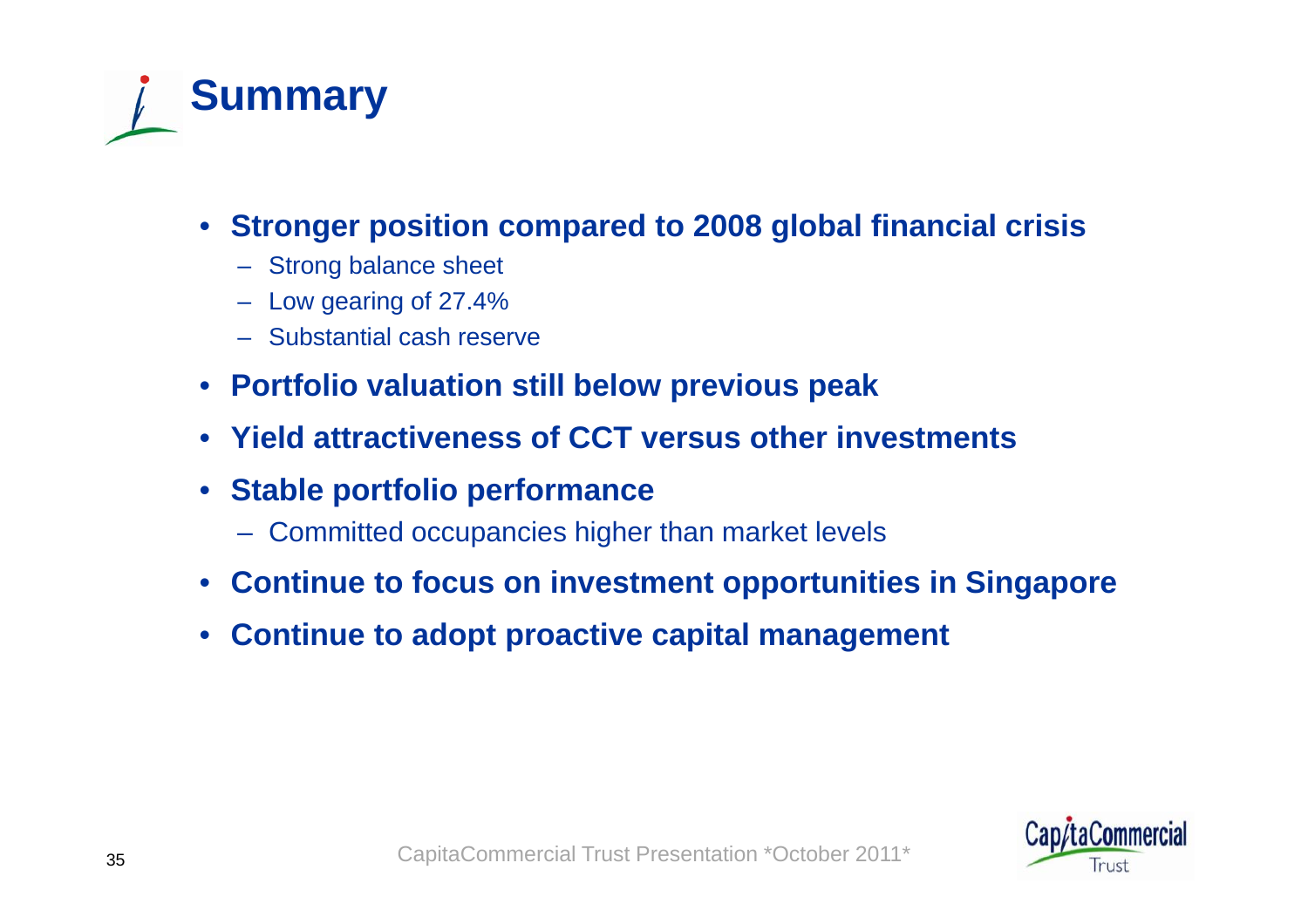# **Supplementary Slides**



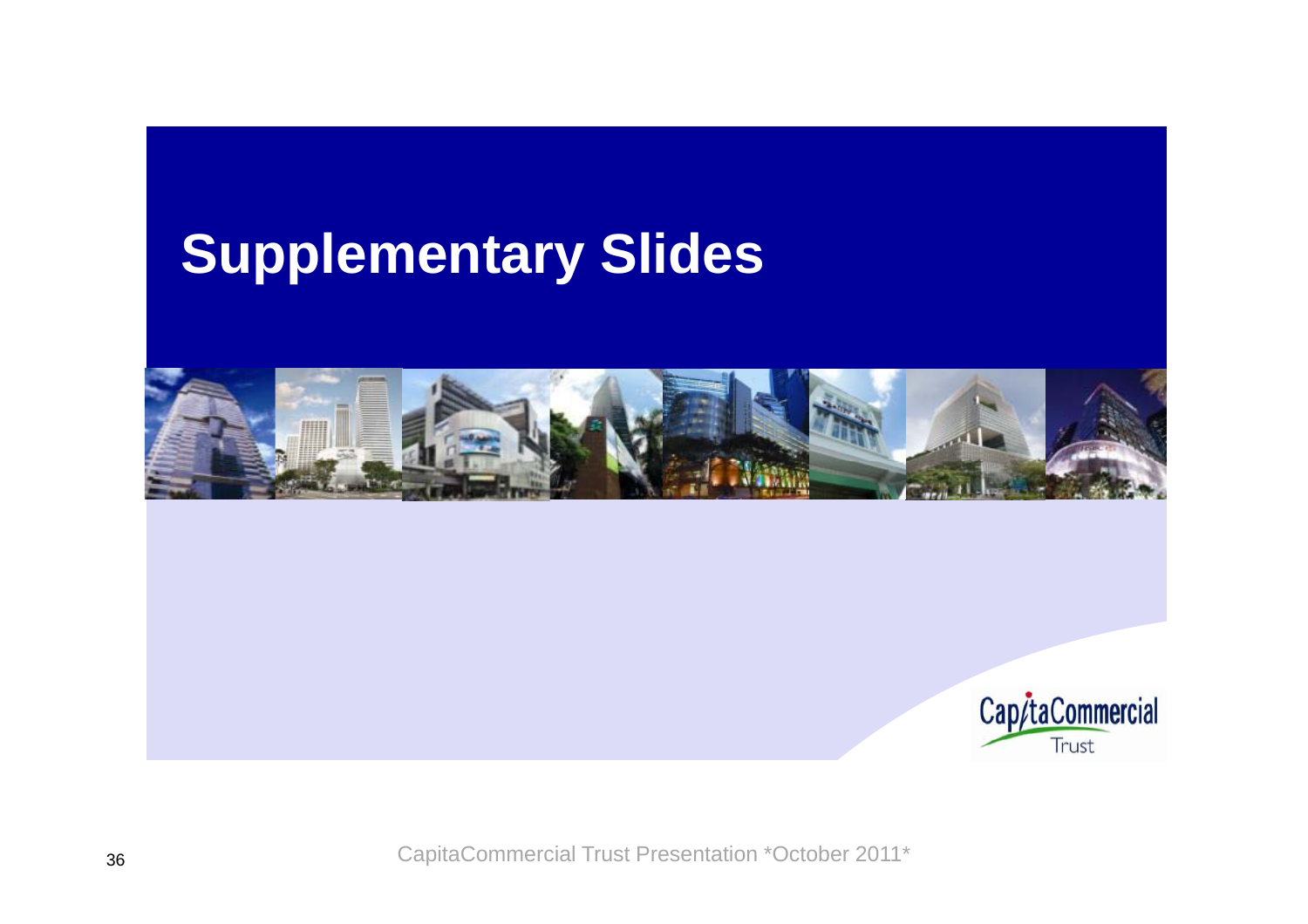#### **Singapore's First Listed Commercial REIT**  $\sqrt{2}$

| Listing                                                            | May 2004 on Singapore Exchange Securities Trading Limited                                                                                                                                                                   |
|--------------------------------------------------------------------|-----------------------------------------------------------------------------------------------------------------------------------------------------------------------------------------------------------------------------|
| <b>Portfolio</b><br>- Singapore                                    | Nine quality commercial assets in the Central Area of Singapore<br>Three Grade A offices and one prime office, three mixed-use<br>properties, one multi-storey car park and one office development<br>(40% interest) in CBD |
| <b>Total Net Lettable Area</b><br><b>Total number of Tenants</b>   | About 3 million sq ft<br>More than 400 (office and retail)                                                                                                                                                                  |
| <b>Investments</b><br>- Malaysia<br>(less than 5% of total assets) | 30% stake in Quill Capita Trust who owns 10 commercial<br>properties in Kuala Lumpur, Cyberjaya and Penang<br>7.4% stake in Malaysia Commercial Development Fund Pte. Ltd.                                                  |
| <b>Total assets</b>                                                | S\$6.2 billion (US\$4.7 billion)<br>(as at 30 September 2011)                                                                                                                                                               |
| Market cap                                                         | S\$2.9 billion (US\$2.2 billion)<br>Based on CCT's closing price of S\$1.01 on 30 September 2011 (last trading day of the month) and total<br>units on issue 2,829,871,567.                                                 |
|                                                                    | Cap/taCommercial                                                                                                                                                                                                            |

Trust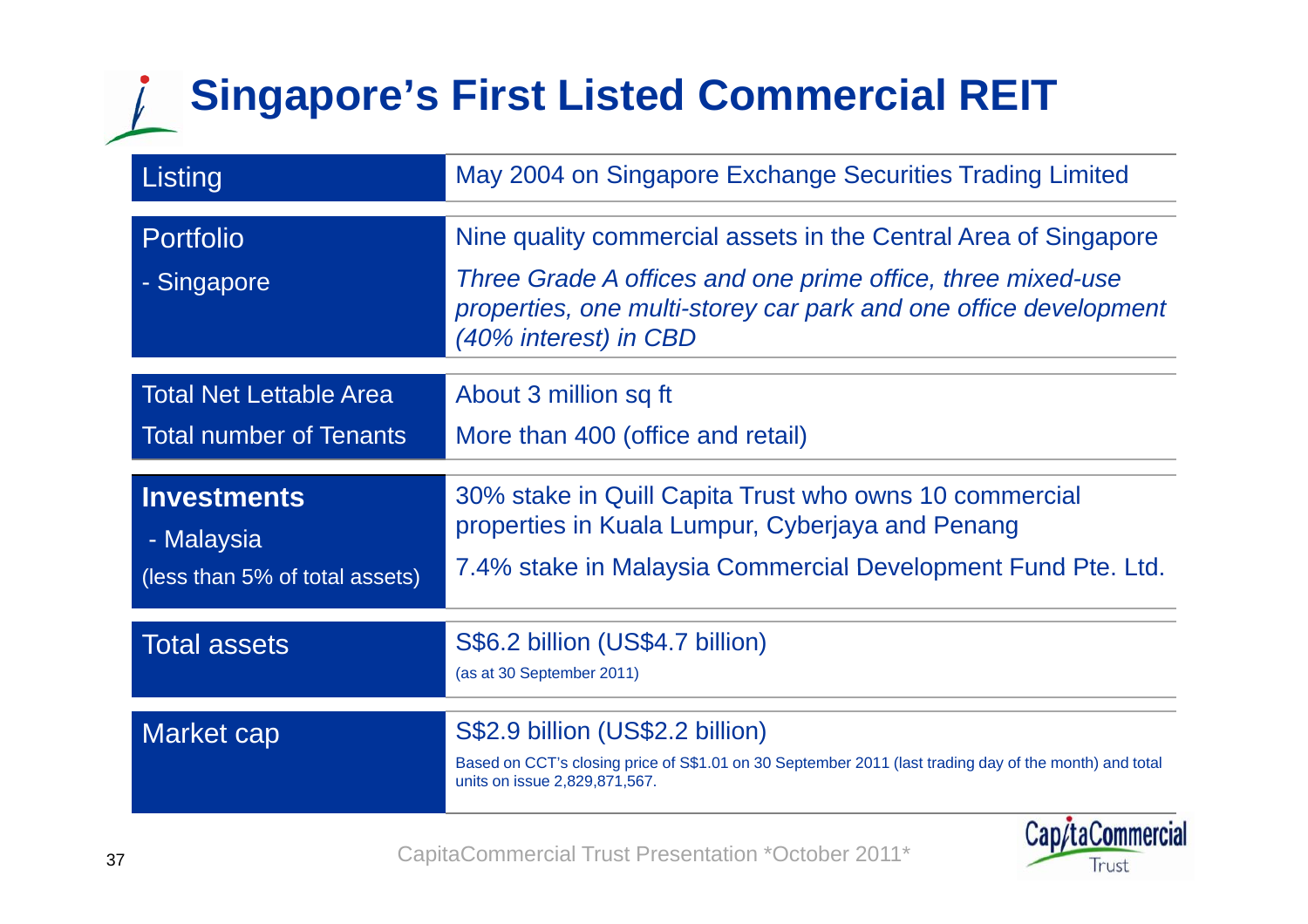# **Portfolio diversification with focus on quality(1)**

#### **More than 90% of Net Property Income from Grade A and Prime offices(2)**



#### Notes:

(1) For the period from 1 Jan 2011 to 30 Sep 2011. (2) Includes CCT's interest of 60% in Raffles City (3) MSCP was sold to MSO Trust on 16 June 2011 and is not included.

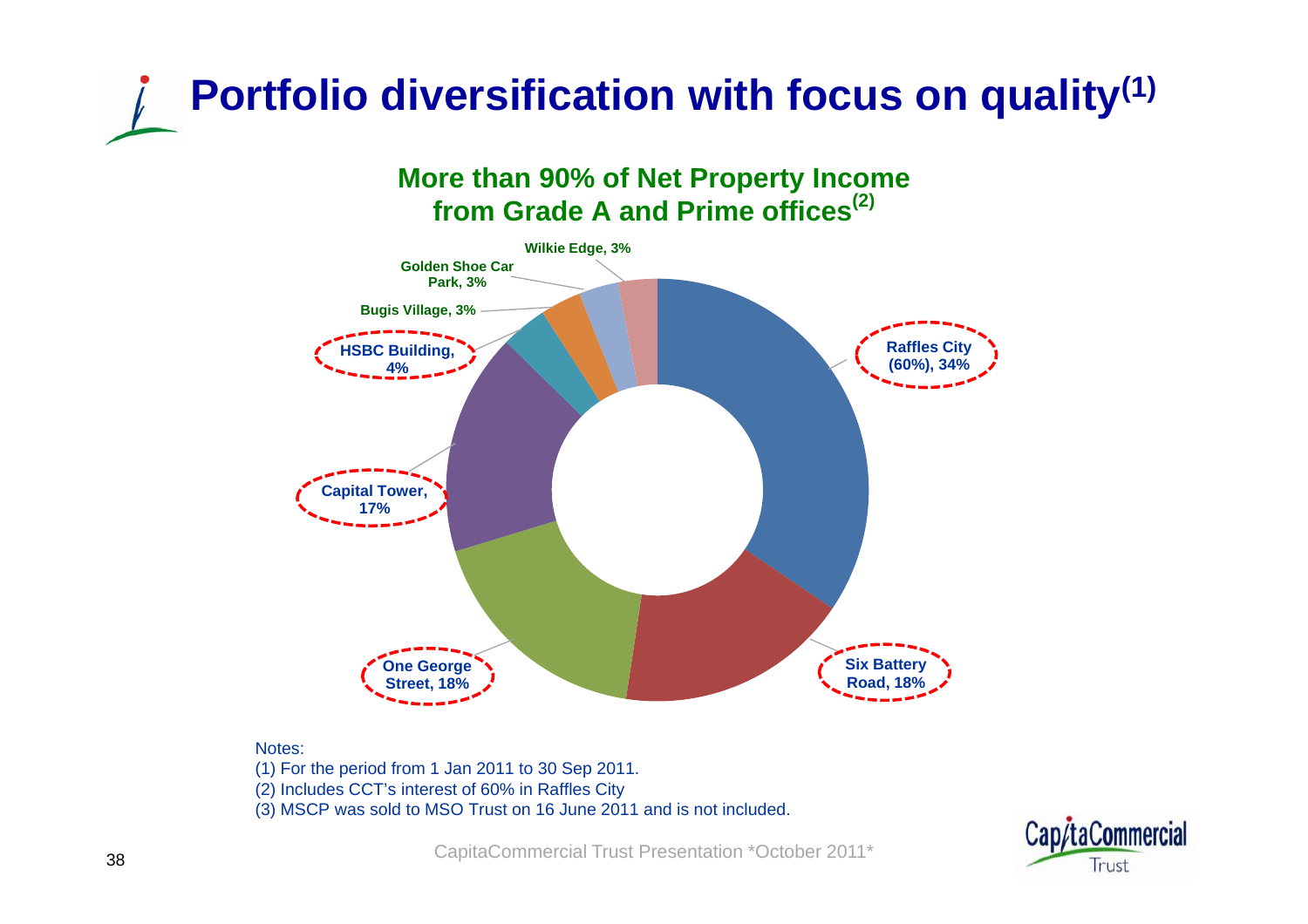



#### Notes:

- (1) Based on portfolio gross rental income for Sep 2011, including car park income from Golden Shoe Car Park.
- (2) Consists of other minor retail and office trades.

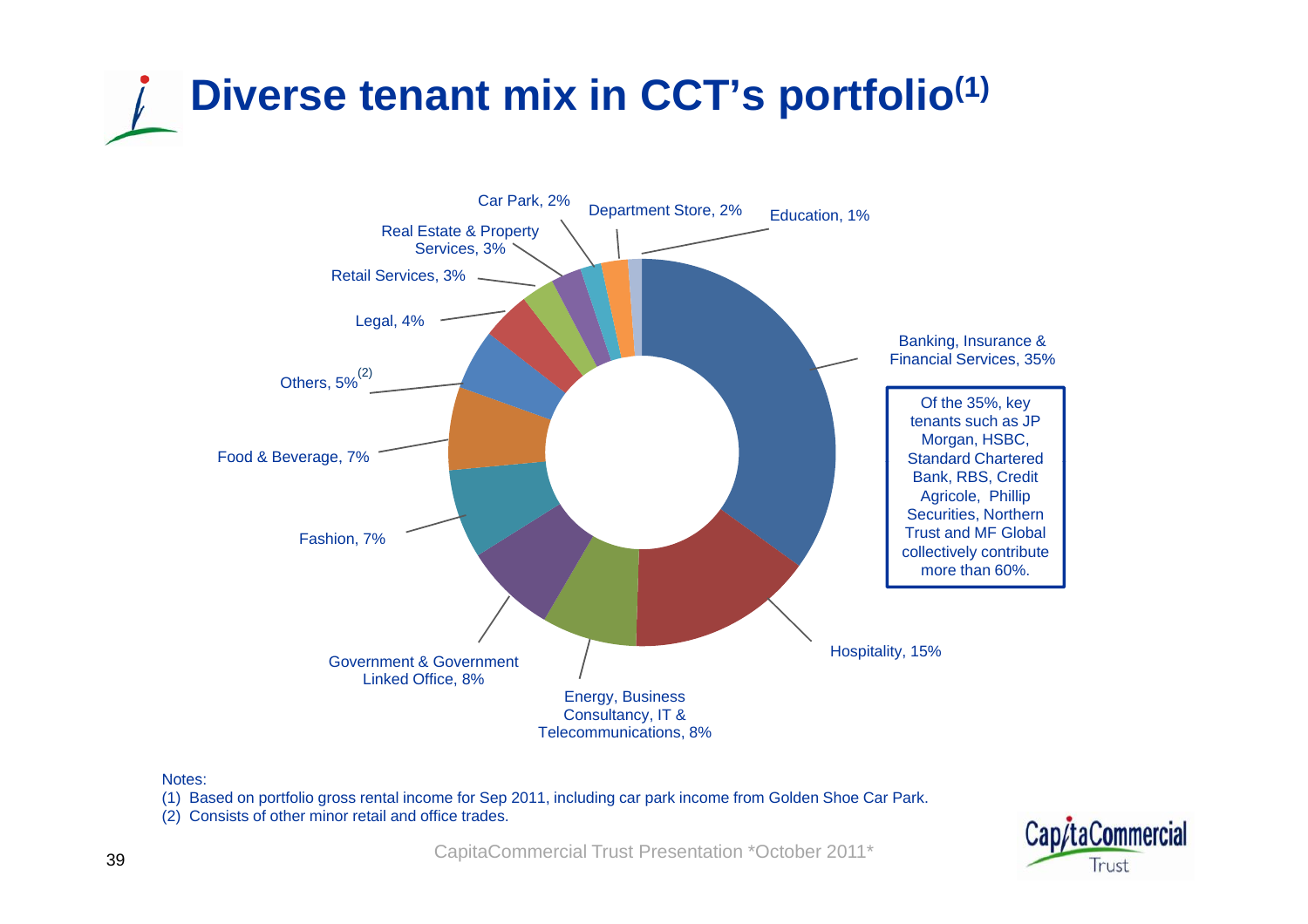# **High portfolio committed occupancy rate**

|                  | <b>CCT Committed Occupancy Level</b>                               | <b>Industry Statistics Occupancy Level</b> |  |  |
|------------------|--------------------------------------------------------------------|--------------------------------------------|--|--|
|                  | Grade A Office 3Q2011 96.4% 2Q2011 97.2% 3Q2011 89.1% 2Q2011 94.0% |                                            |  |  |
| <b>Portfolio</b> | 3Q2011 97.2% 2Q2011 97.7% 3Q2011 92.3% 2Q2011 94.6%                |                                            |  |  |

|                                         | 2004 | 2005        | 2006 |      |      |      |      | 2007 2008 2009 2010 1Q 2011 | 2Q 2011 3Q 2011 |             |
|-----------------------------------------|------|-------------|------|------|------|------|------|-----------------------------|-----------------|-------------|
| <b>Capital Tower</b>                    | 94.5 | 100         | 100  | 100  | 99.9 | 99.9 | 99.9 | 100                         | 100             | 100         |
| <b>Six Battery Road</b>                 | 97.5 | 99.5        | 100  | 99.9 | 98.6 | 99.2 | 99.7 | 93.5                        | 90.4            | 91.0        |
| <b>Bugis Village</b>                    | 92.9 | 92.1        | 95.3 | 99.1 | 96.6 | 93.8 | 93.4 | 93.7                        | 95.0            | 95.1        |
| <b>Golden Shoe Car Park</b>             | 100  | 85.4        | 98   | 96.4 | 100  | 100  | 95.2 | 92.7                        | 99.1            | 98.2        |
| <b>Market Street Car Park</b>           | 100  | $0.0^{(2)}$ | 95.6 | 95.4 | 82.8 | 100  | 100  | 100                         | $0.0^{(4)}$     | $0.0^{(4)}$ |
| <b>HSBC Building</b>                    |      | 100         | 100  | 100  | 100  | 100  | 100  | 100                         | 100             | 100         |
| <b>Raffles City</b>                     |      |             | 99.5 | 99.3 | 99.9 | 99.3 | 99.1 | 99.6                        | 98.9            | 98.9        |
| Wilkie Edge <sup>(3)</sup>              |      |             |      |      | 52.5 | 77.9 | 98.4 | 97.4                        | 98.4            | 98.4        |
| <b>One George Street</b>                |      |             |      |      | 100  | 96.3 | 100  | 100                         | 100             | 96.6        |
| <b>Portfolio Occupancy</b><br>المصطلحات | 95.2 | 99.1        | 99.6 | 99.6 | 96.2 | 94.8 | 99.3 | 98.2                        | 97.7            | 97.2        |

#### Notes:

(1) For years 2004 to 2009, portfolio occupancy rate includes Starhub Centre and Robinson Point which were divested in 2010

(2) Market Street Car Park's retail space was closed in November 2005 for asset enhancement work

(3) Wilkie Edge is a property legally completed in December 2008

(4) Market Street Car Park ceased operations as at 30 June 2011 for redevelopment.

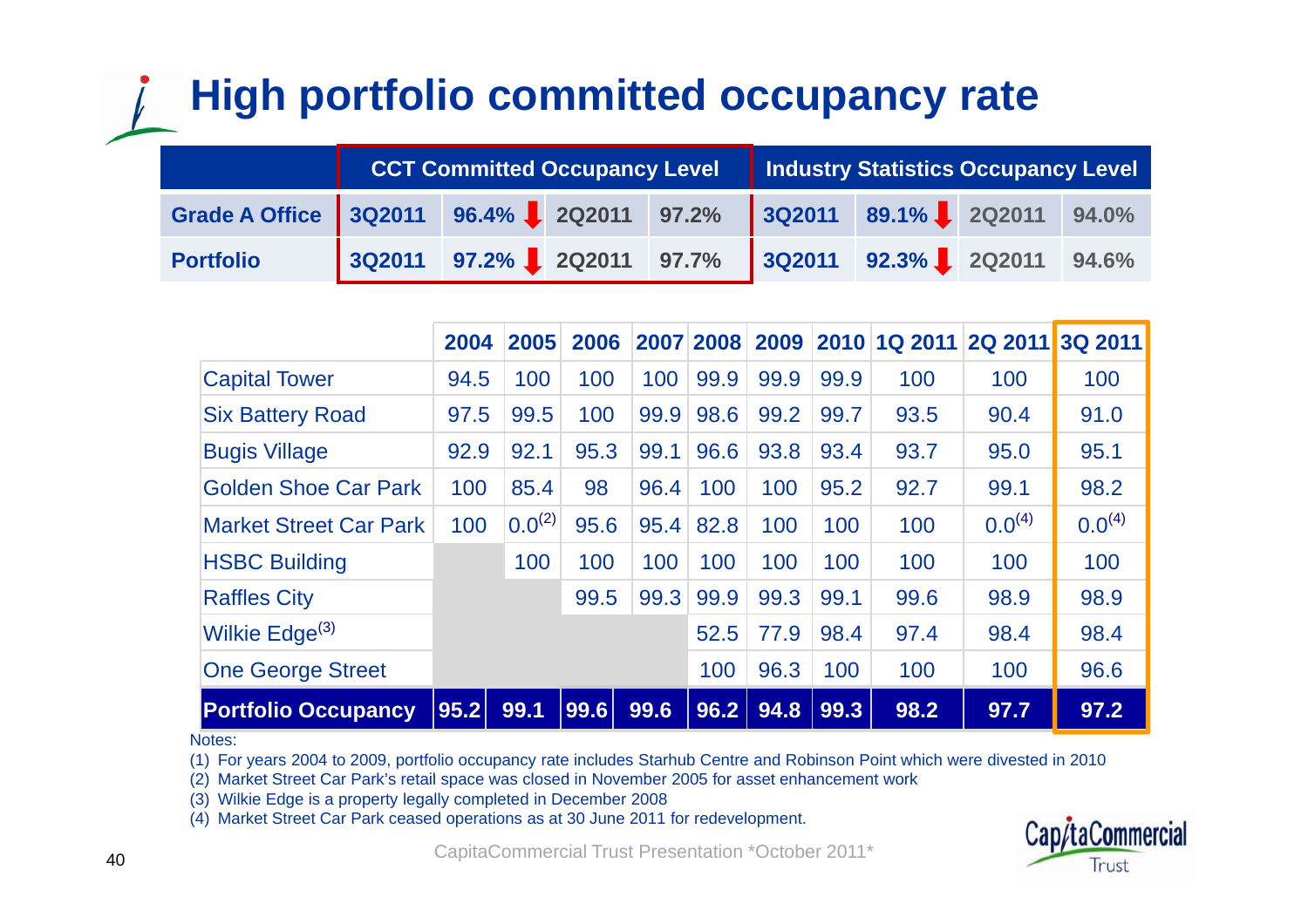







|                                     | <b>Capital Tower</b> | <b>Six Battery Road</b> | <b>One George Street</b> | <b>Raffles City</b>                                         |
|-------------------------------------|----------------------|-------------------------|--------------------------|-------------------------------------------------------------|
| <b>Address</b>                      | 168 Robinson Rd      | <b>6 Battery Rd</b>     | 1 George Street          | 250/252 North Bridge Rd; 2<br>Stamford Rd; 80 Bras Basah Rd |
| <b>NLA (sqm)</b>                    | 68,836               | 46,339                  | 41,620                   | 74,376<br>(Office: 35,334, Retail: 39,042)                  |
| <b>Leasehold</b><br>expiring        | 31-Dec-2094          | 19-Apr-2825             | 21-Jan-2102              | 15-Jul-2078                                                 |
| <b>Committed</b><br>occupancy       | 100%                 | 91.0%                   | 96.6%                    | 98.9%                                                       |
| <b>Valuation</b><br>$(30$ Jun 2011) | \$1,175.0m           | \$1,150.0m              | \$922.6m                 | $$2,734.0m (100\%)$<br>\$1,640.4m (60%)                     |
| <b>Car park lots</b>                | 415                  | 190                     | 175                      | 1,043                                                       |

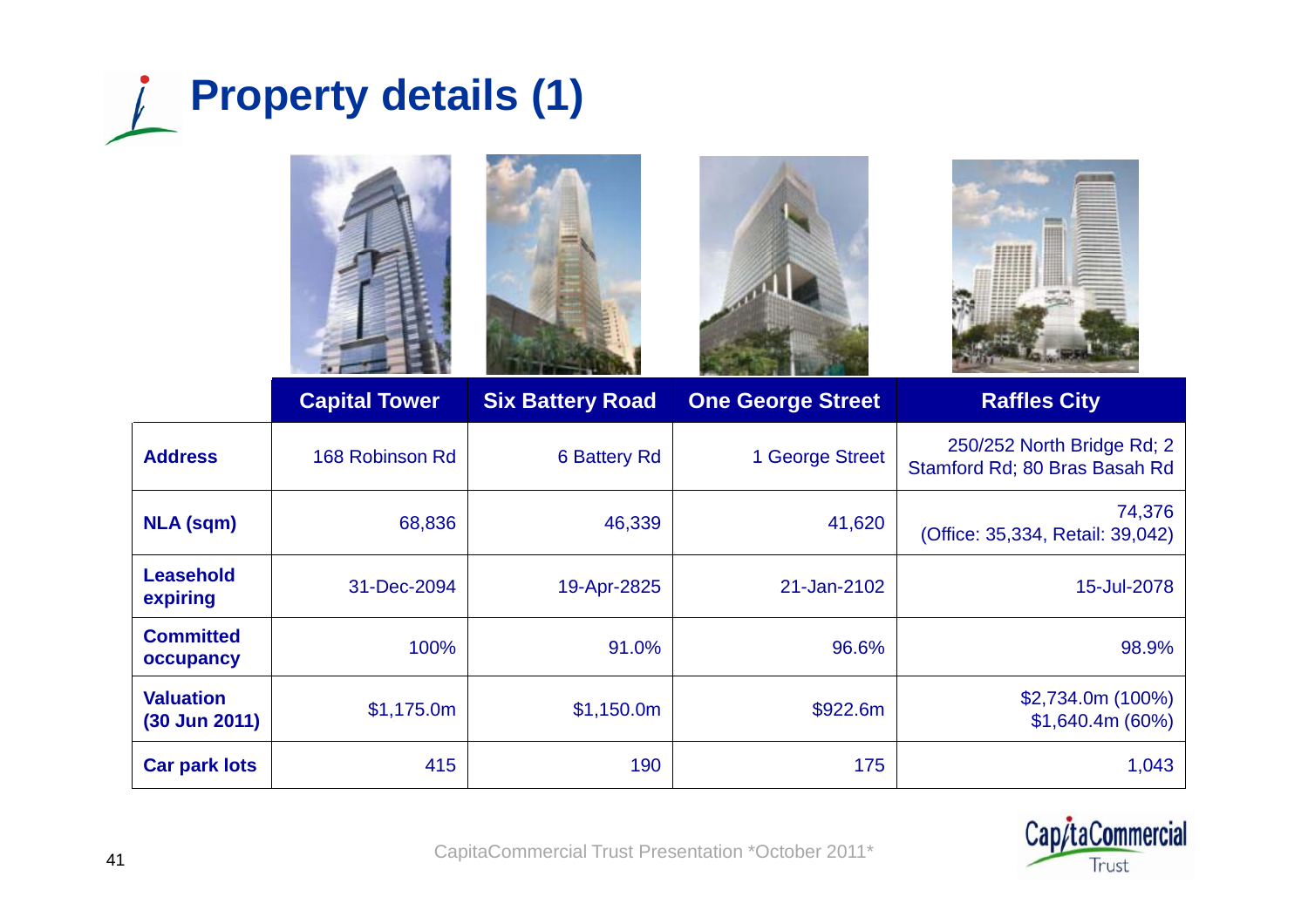# **Property details (2)**





Notes:

(1) The leasehold title and the valuation take into account the right of the President of the Republic of Singapore, as lessor under the State Lease, to terminate the State Lease on 1 April 2019 upon payment of S\$6,610,208.53 plus accrued interest.

(2) Figures shown are 100% interest. CCT owns 40% of Market Street development with a call option to acquire balance 60% within 3 years upon receipt of temporary occupation permit. Development expected to complete before end-2014.

(3) Market Street Car Park officially ceased operations on 30 June 2011 for the redevelopment.